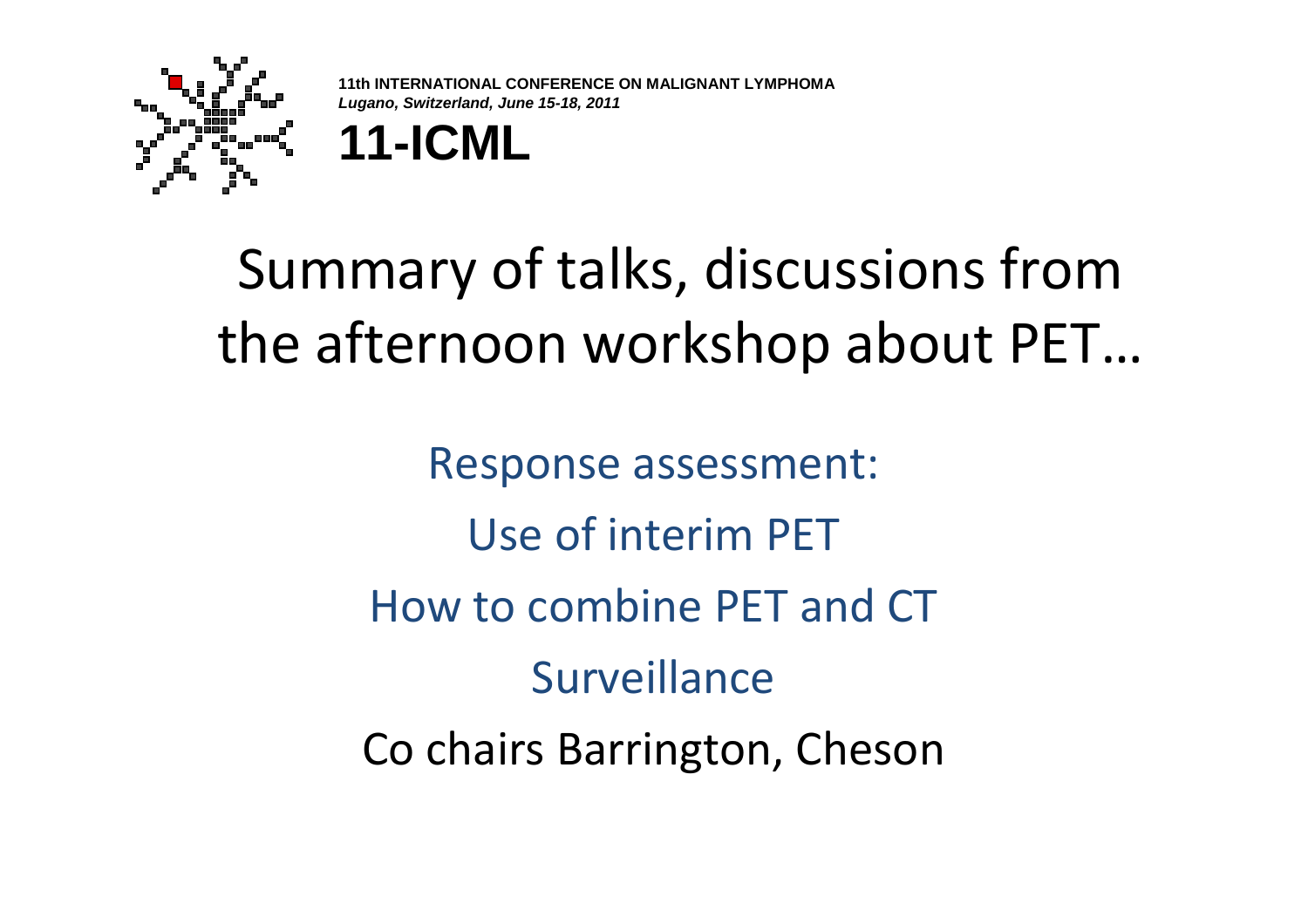# Use of interim PET with FDG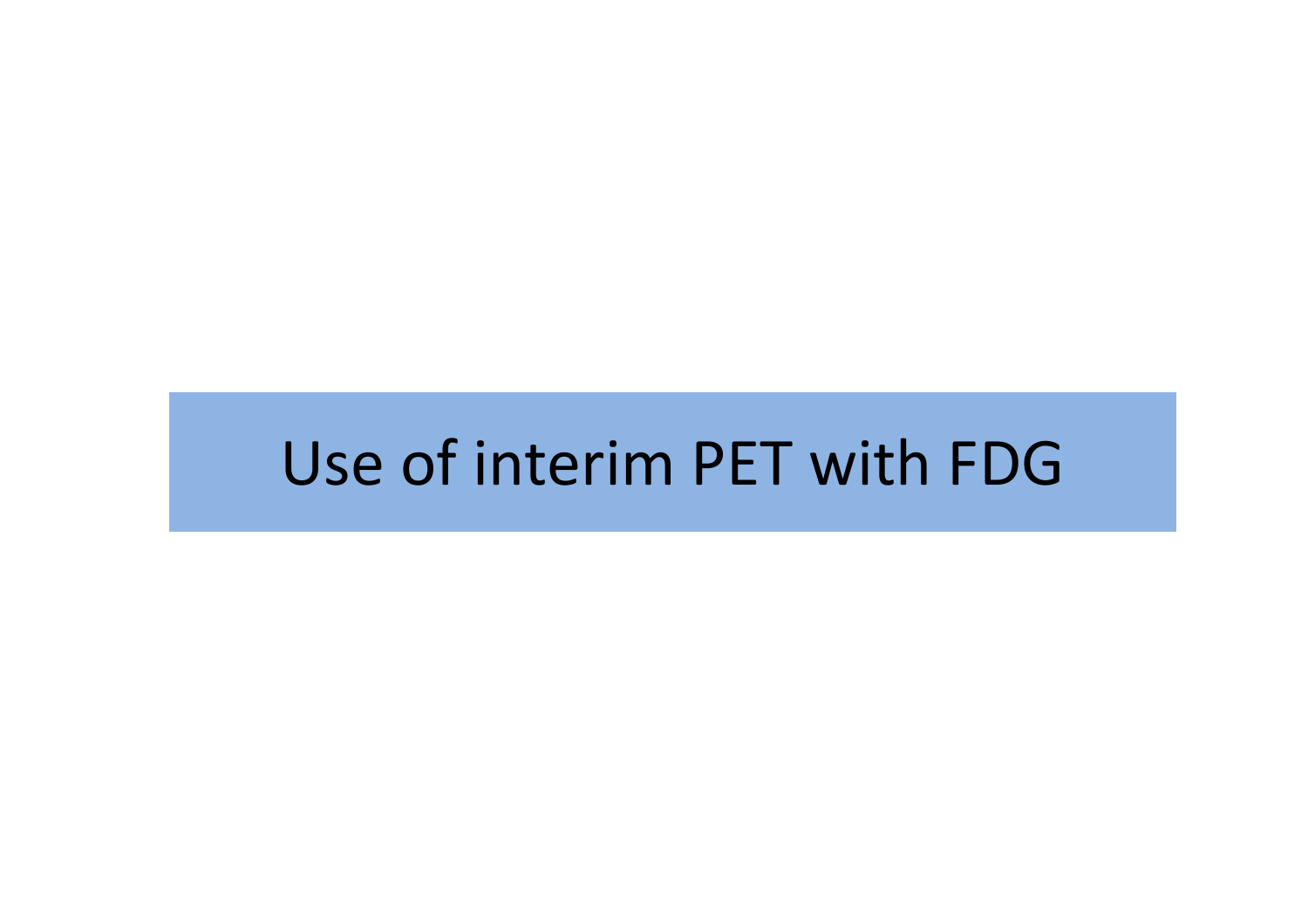## Basic points:

The methods used for response assessment should be the methods which have the strongest prognostic performance

#### For FDG-avid lymphomas:

Interim PET/CT is better than CT alone

- to predict the final treatment response
- to predict long-term disease-free survival

Post-treatment PET/CT is better than CT alone

to predict long-term disease-free survival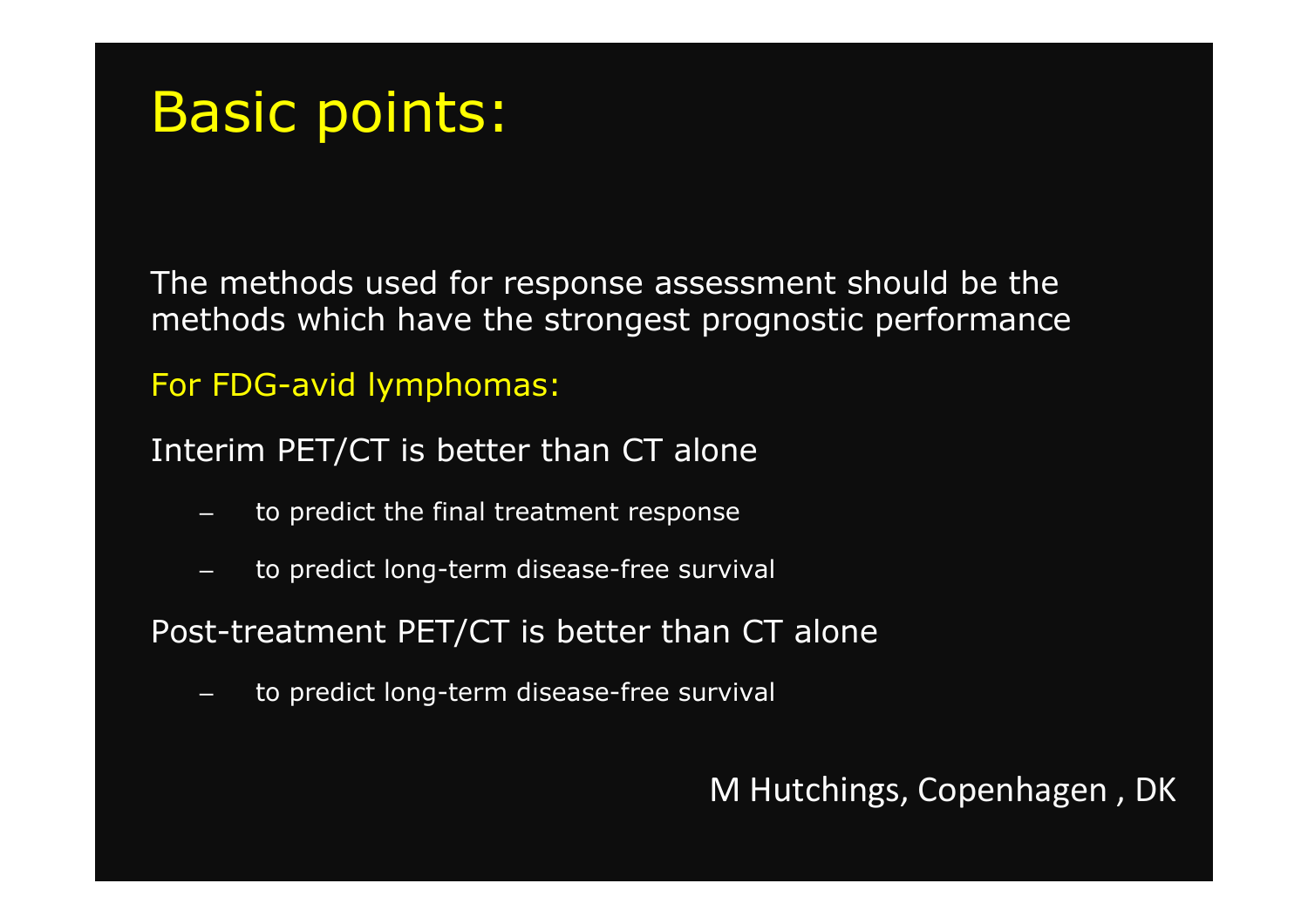## PET response assessment

**V**•Interim PET widely used in clinical practice to monitor tx (but not necessarily to change standard tx)

**\*** Role of interim PET in response adapted tx under investigation in trials ….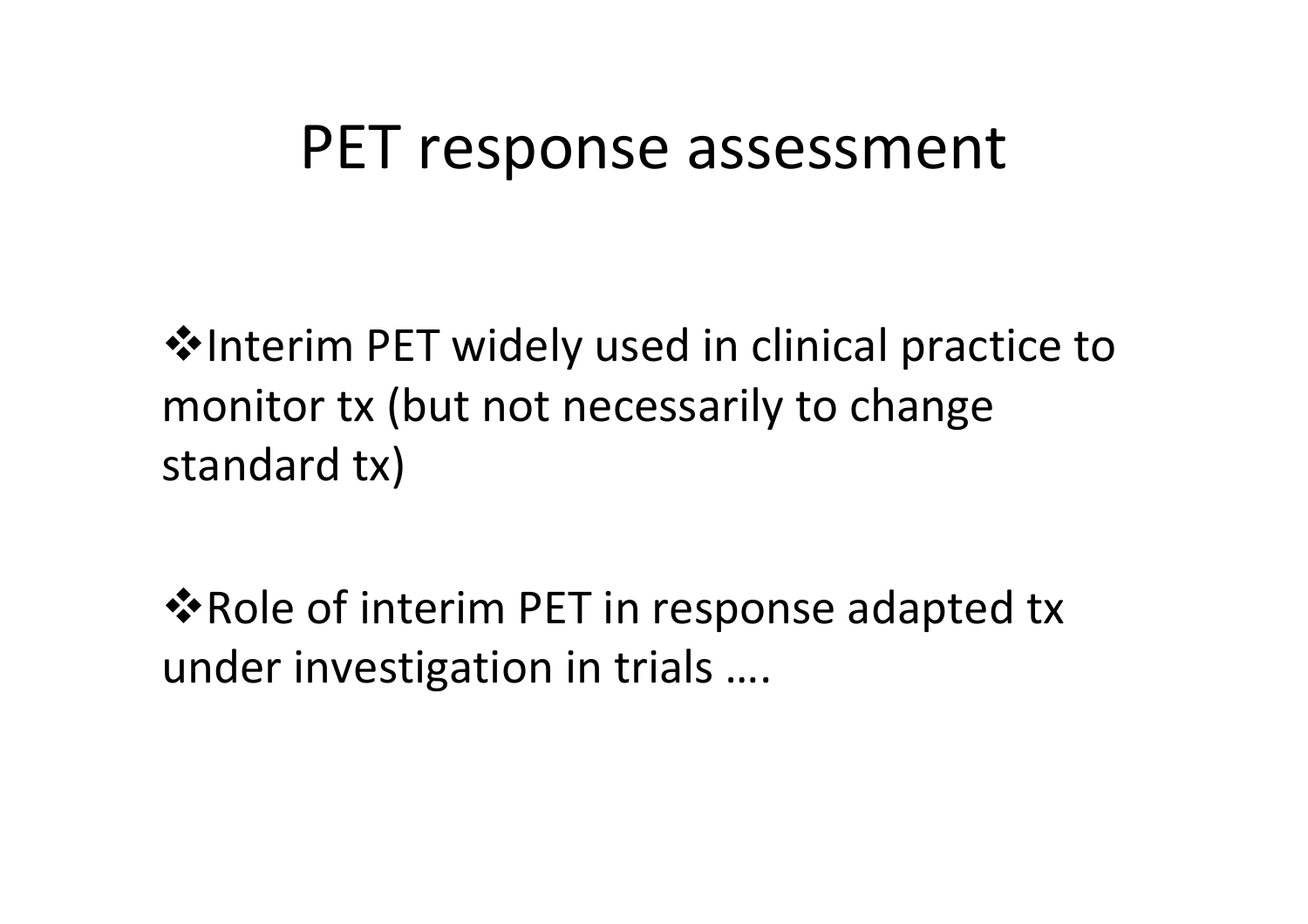### **With Interim PET we are looking at**

**The kinetics of the FDG metabolism in the tumoral sites during the tumoral destruction produced by the first few cycles of chemotherapy**

M Meignan, Creteil , F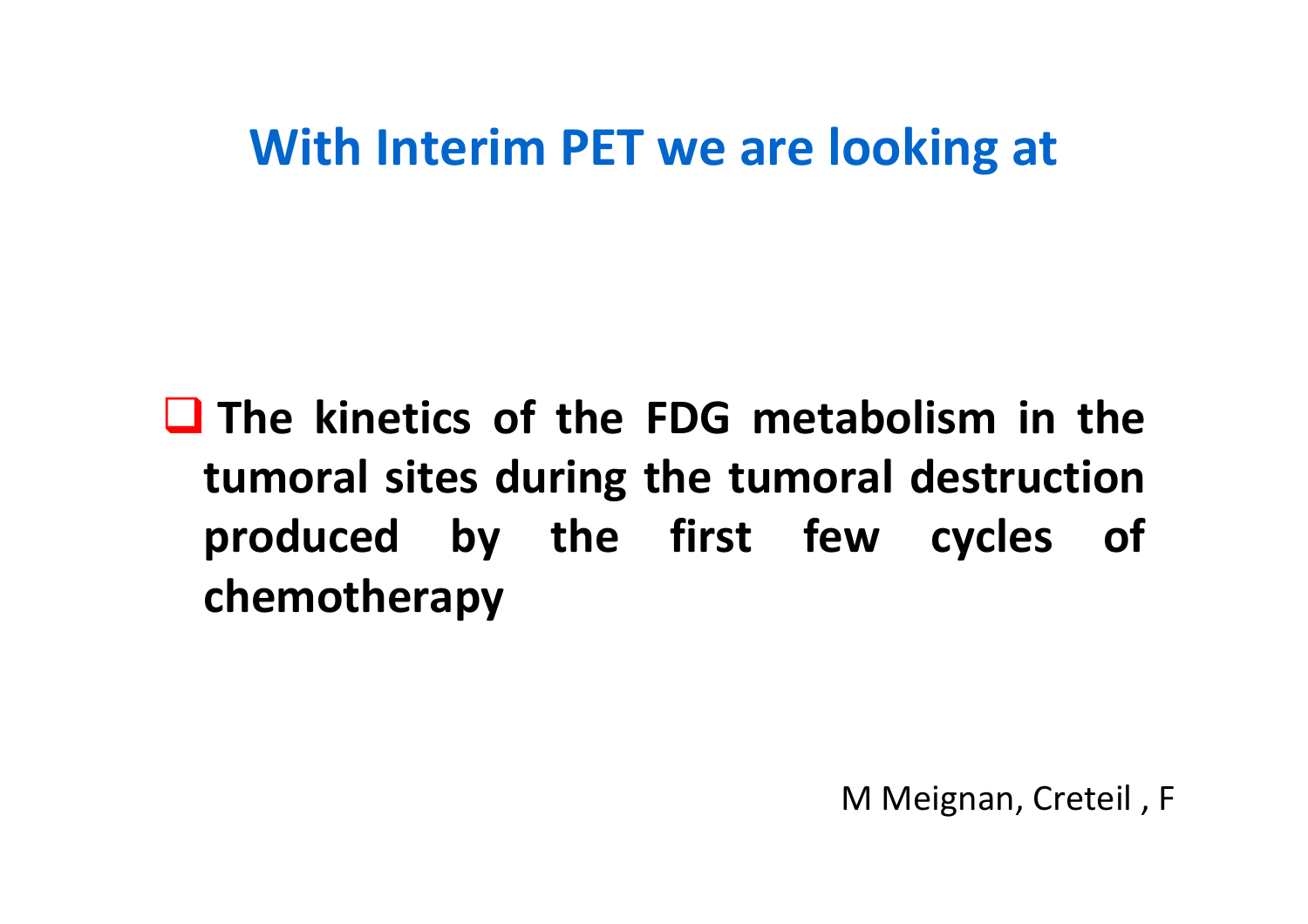# PET imaging during 1<sup>st</sup> line tx

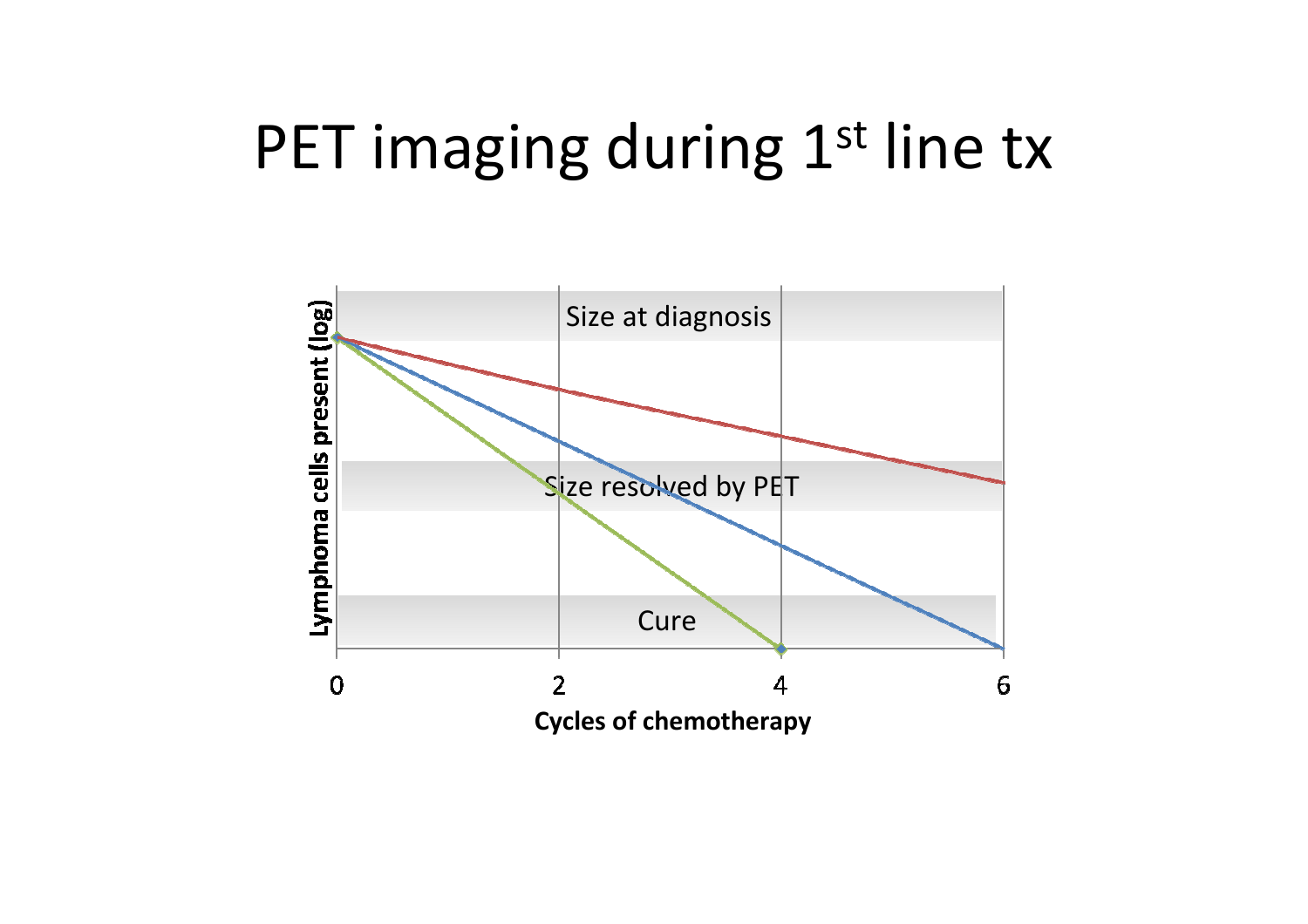# Points:

❖ Interim PET reflects chemosensitivity

 Significant residual activity may be present even in patients with good prognosis

 $\dots$  Different criteria for interpretation to end PET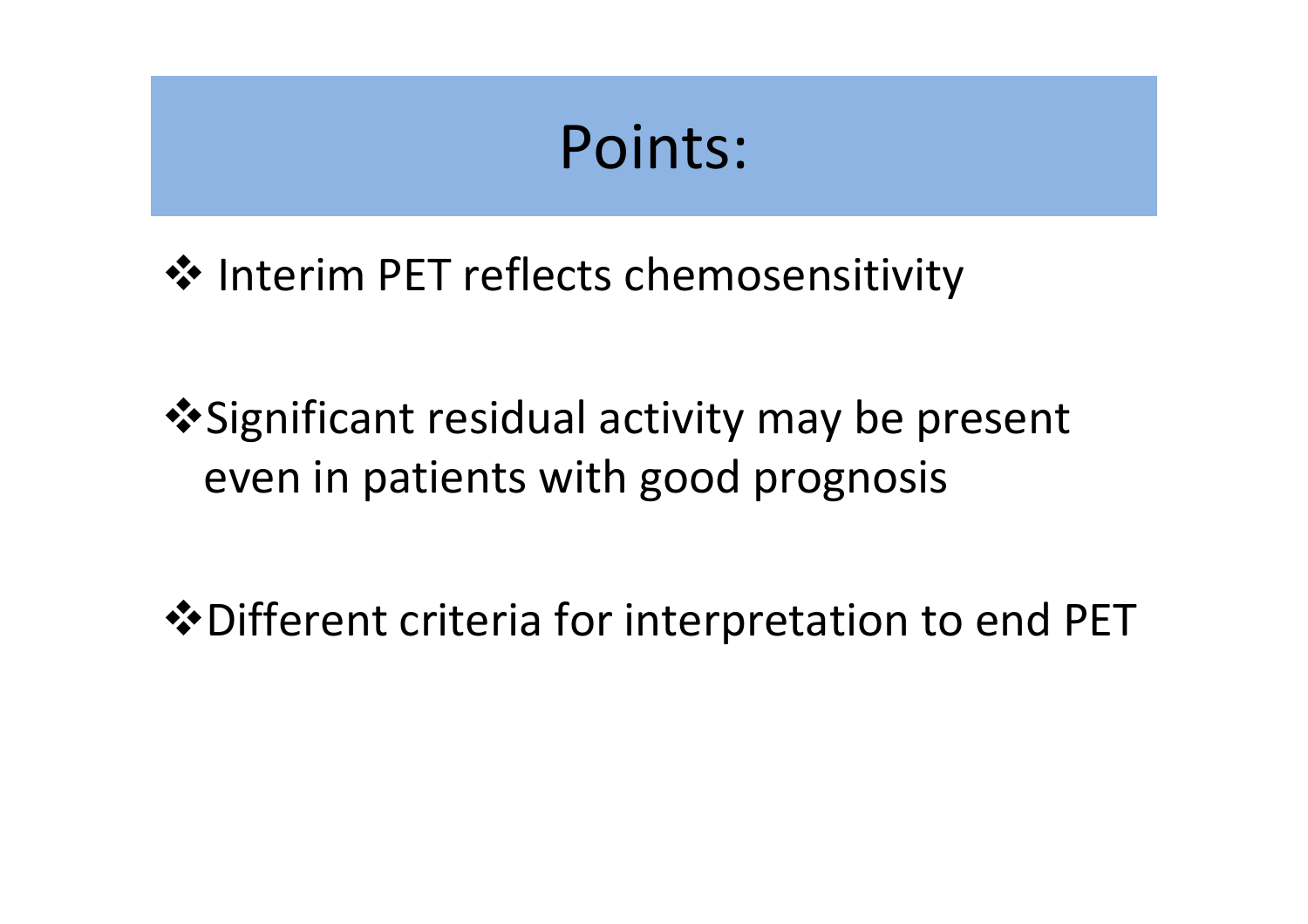#### **Interim PET (2 cycles) in aggressive DLBCL and advanced HL**



**Haioun C, Blood, 2005 Gallamini A, J Clin Oncol, 2007**

M Meignan, Creteil , F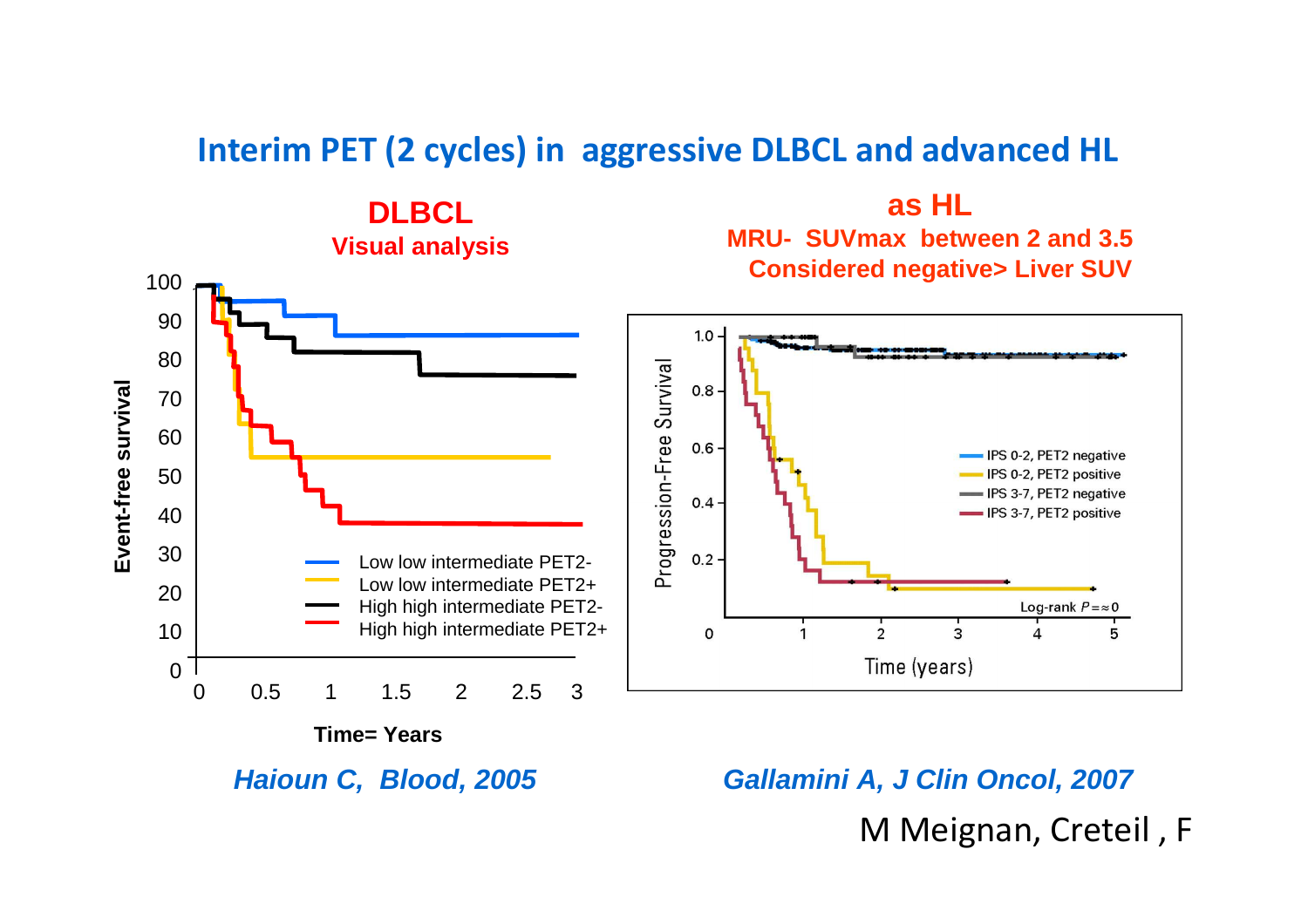# How to define a 'positive' scan

Implication of 'uptake' may vary according to

- 2 vs 4 vs 6 cycles (cf PERCIST)
- Disease type
- Treatment (ABVD vs BEACOPP, use of rituximab)
- Research question in clinical trial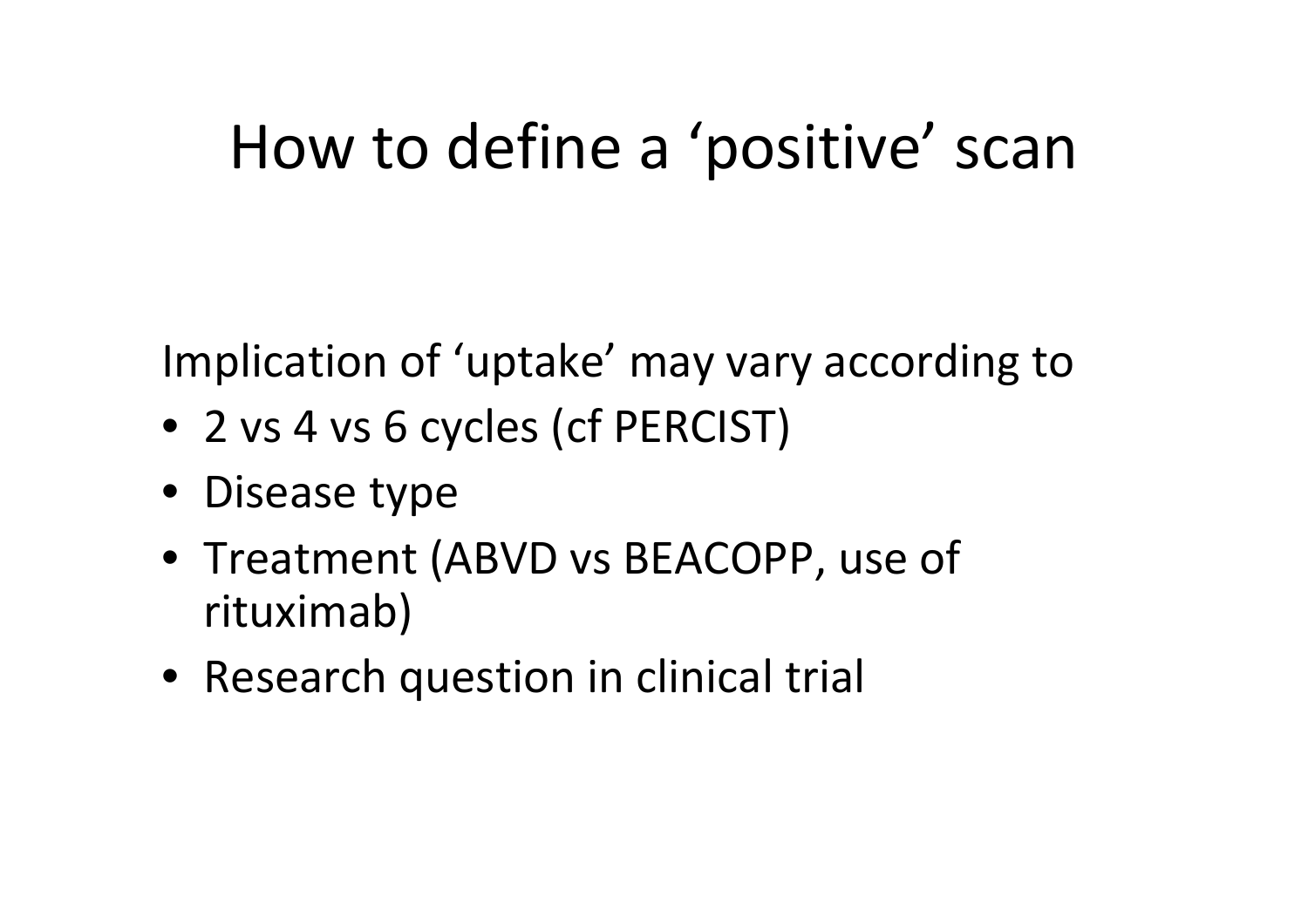# What do we want from test?

- Lower level of FDG uptake used to define 'negative' scan where high NPV required to de-escalate tx
- Higher level of uptake used to define 'positive' scan where high PPV required to escalate tx

Meignan M, Gallamini A, Haioun C.

Report on the first international workshop on interim-PET scan in lymphoma. Leuk.Lymphoma 2009;50:1257-1260.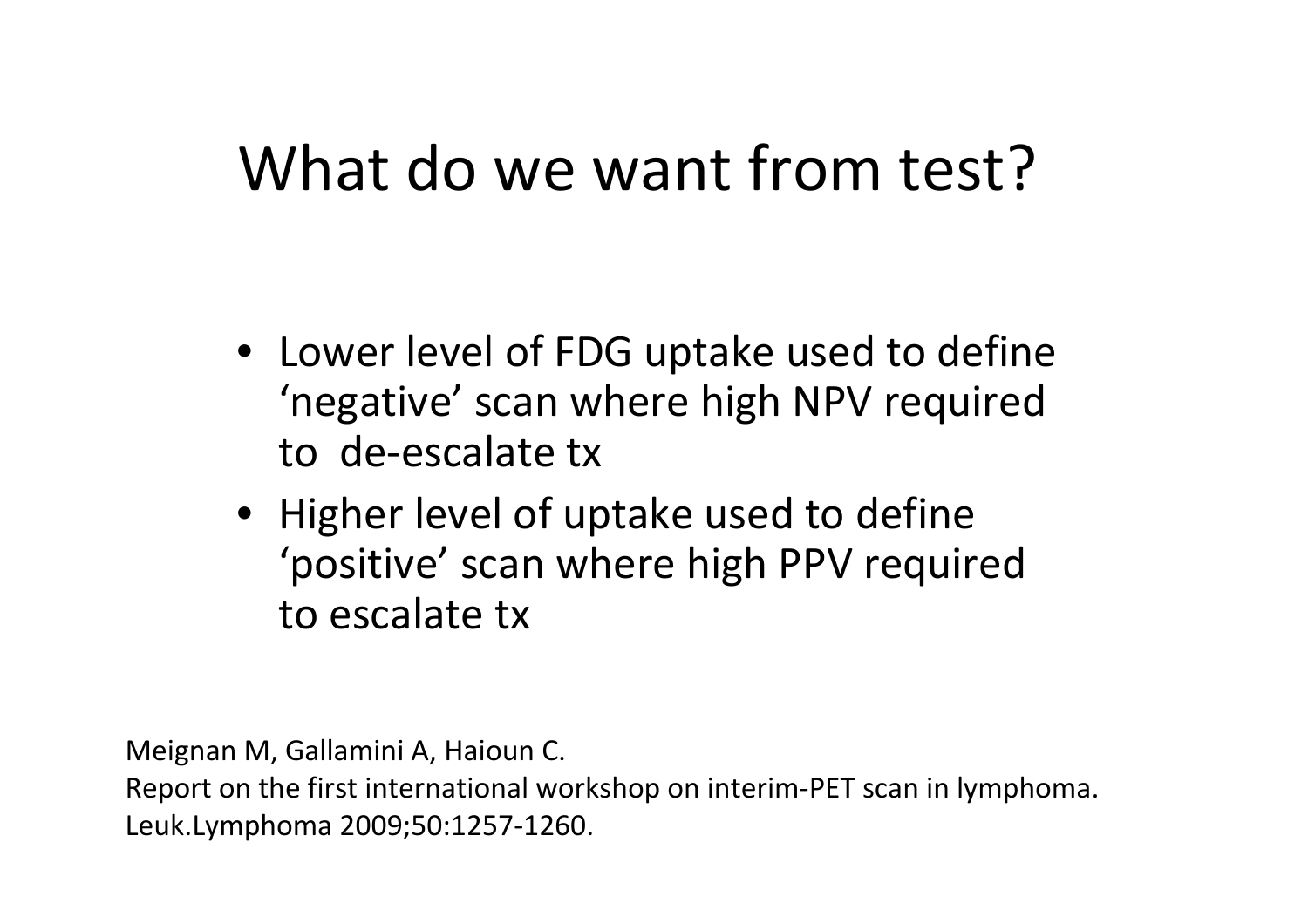# Discussion points

- \* A 'one size, fits all' set of rules to define PET<br>(positive' and PET 'perative' seaps is pot 'positive' and PET 'negative' scans is not appropriate.
- **\*** A scale that gives a measure of the likelihood of relapse more helpful to design trials and in future plan tx in an individual patient ?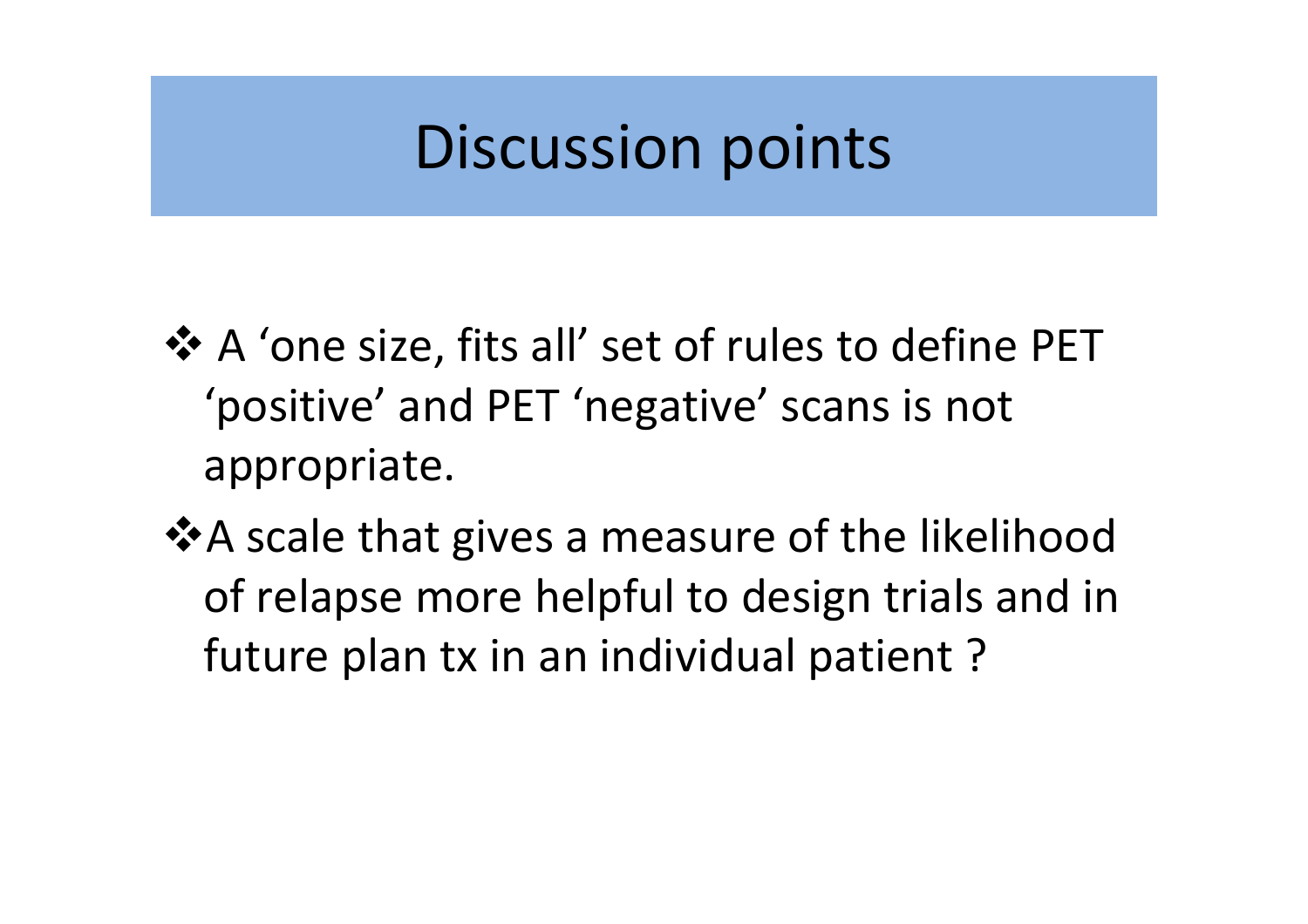#### **Interim PET reporting in lymphoma**

'*Dichotomized analysis PET+/PET with a fixed background does not describe the biological phenomenon and does not work for iPET*'

'*We need graded criteria (visual or quantitative) which are robust and have good interobserver agreement*'

M Meignan, Creteil , F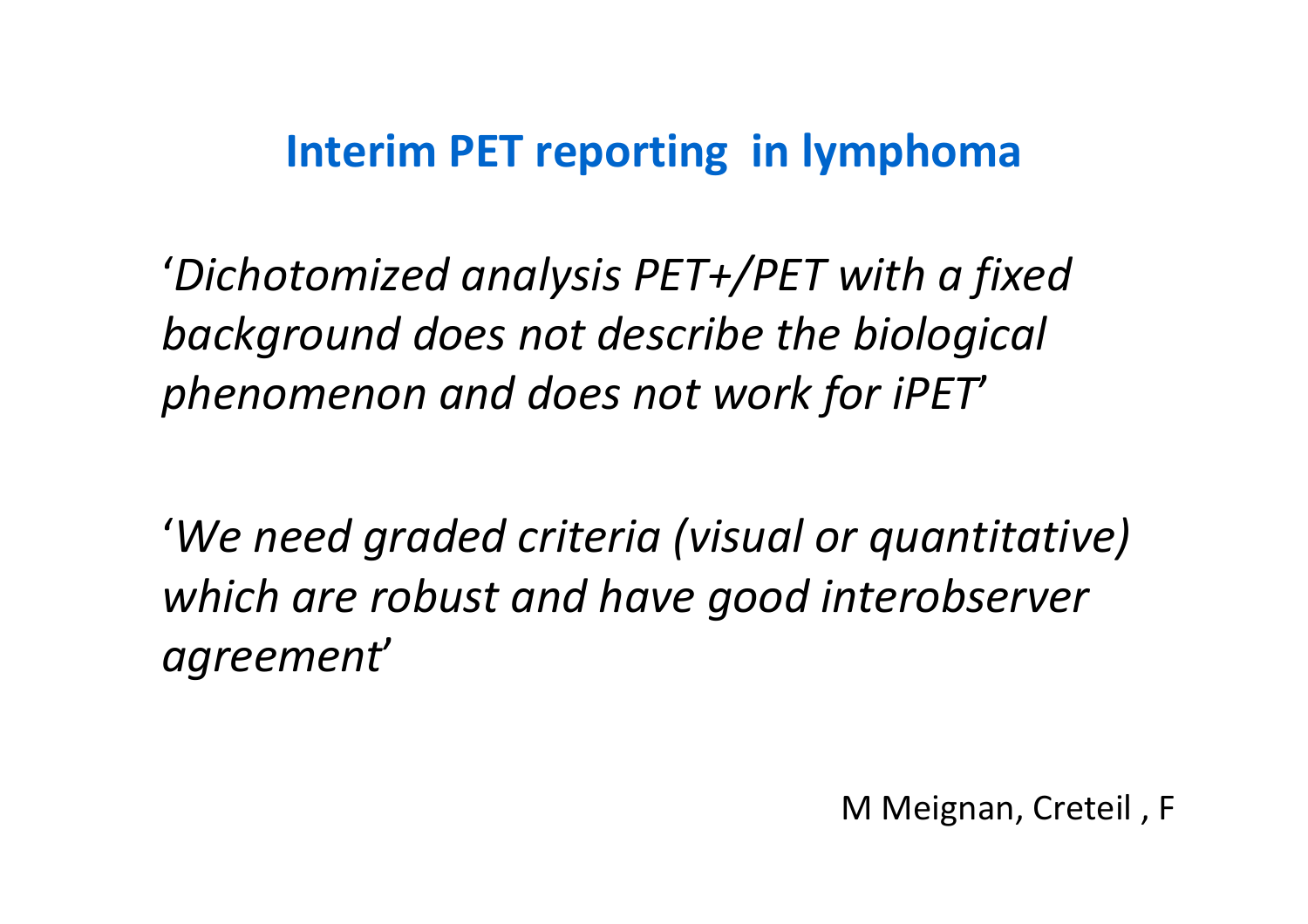# Discussion points

- **\*** Reproducible results rely on:
- Interpretation criteria
- Acquisition
- QC
- $\cdot$  **Standardised methods developed for trials are** in widespread clinical use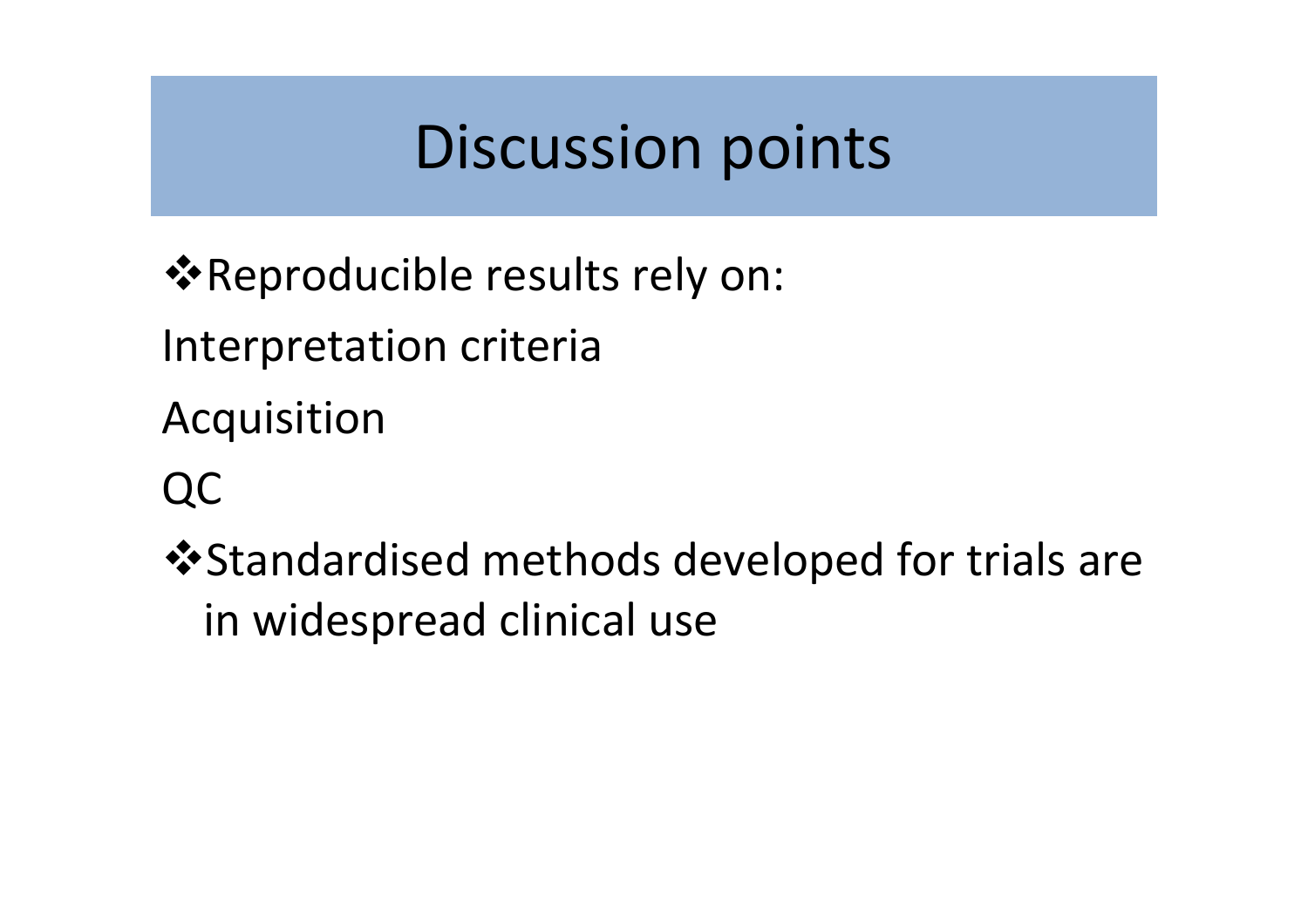# Deauville criteria

1. no uptake

- 2. uptake ≤ mediastinum
- 3. uptake > mediastinum but ≤ liver
- 4. moderately increased uptake compared to liver

5. markedly increased uptake compared to liver and/or new lesions

> *Meignan, et al. Leuk Lymphoma, 2009 Barrington, et al. Eur J Nucl Med Mol Imaging, 2010Meignan Eur J Nucl Med Mol Imaging, 2010*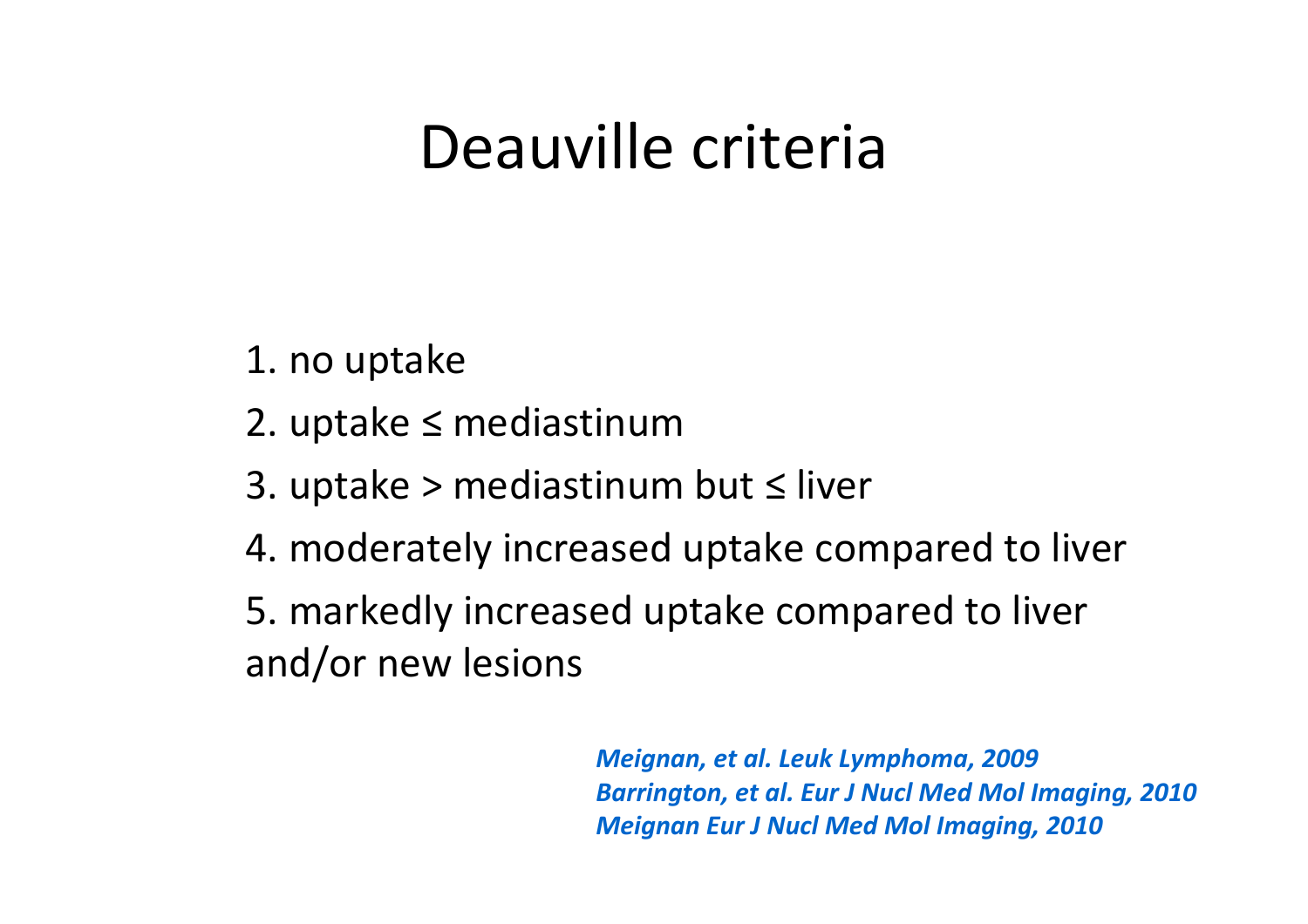# Deauville criteria

- Good accuracy and agreement in HL (Gallamini et al IVS)
- Good agreement in adult HL (Barrington, Gallamini,) paediatric HL (Furth)

*Gallamini et al Ann. Oncol. 2011; 22 Suppl. 4, 97. Abstract n° 047. Barrington, et al. Eur J Nucl Med Mol Imaging, 2010Furth et al Ann Oncol 2011*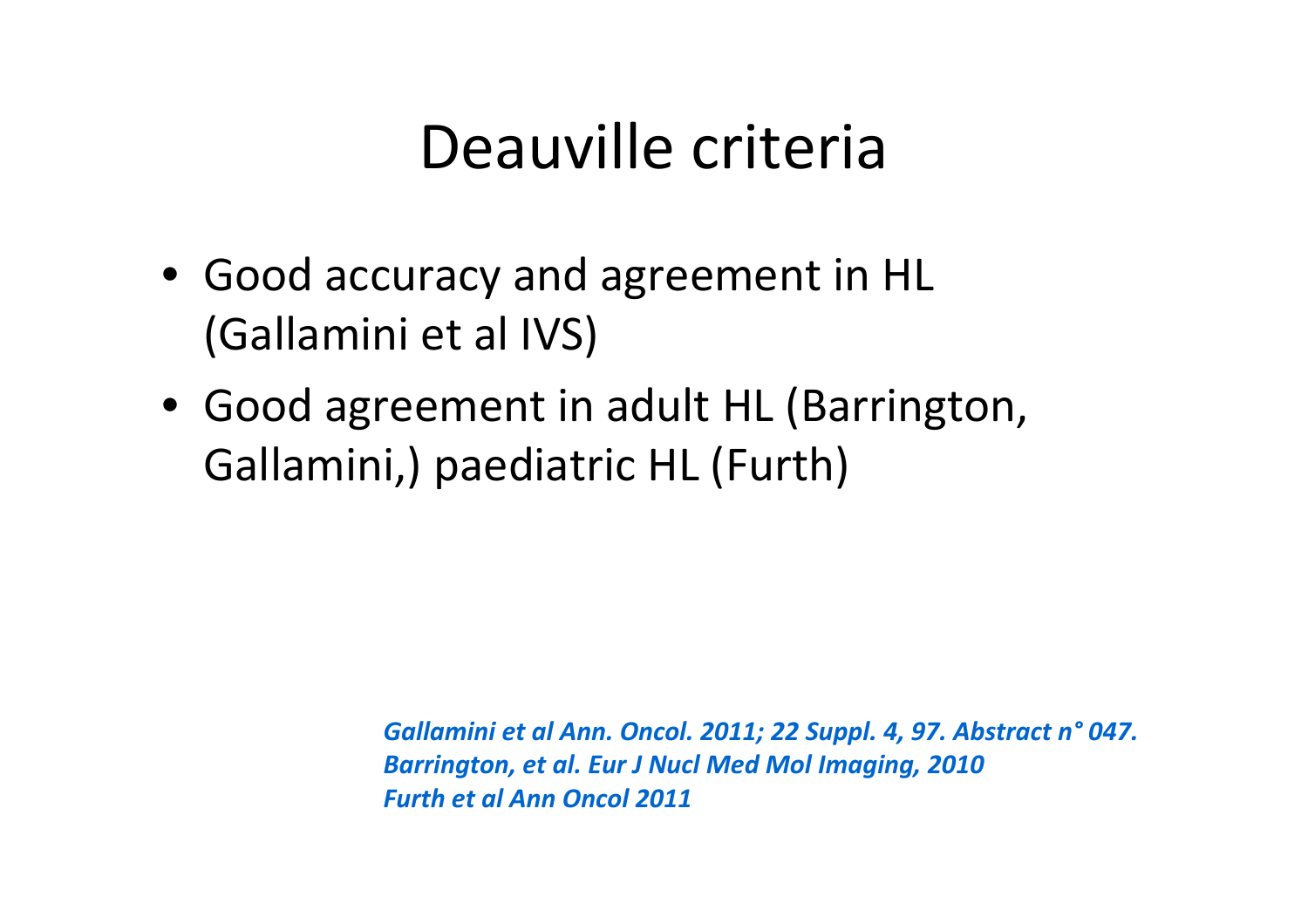## Different threshold at PET2 Visual vs. quantitative analysis2 cycles, n=92, DLBCL



**Lin, Itti et al. J Nucl Med 2007;48:1626-32**

M Meignan, Creteil , F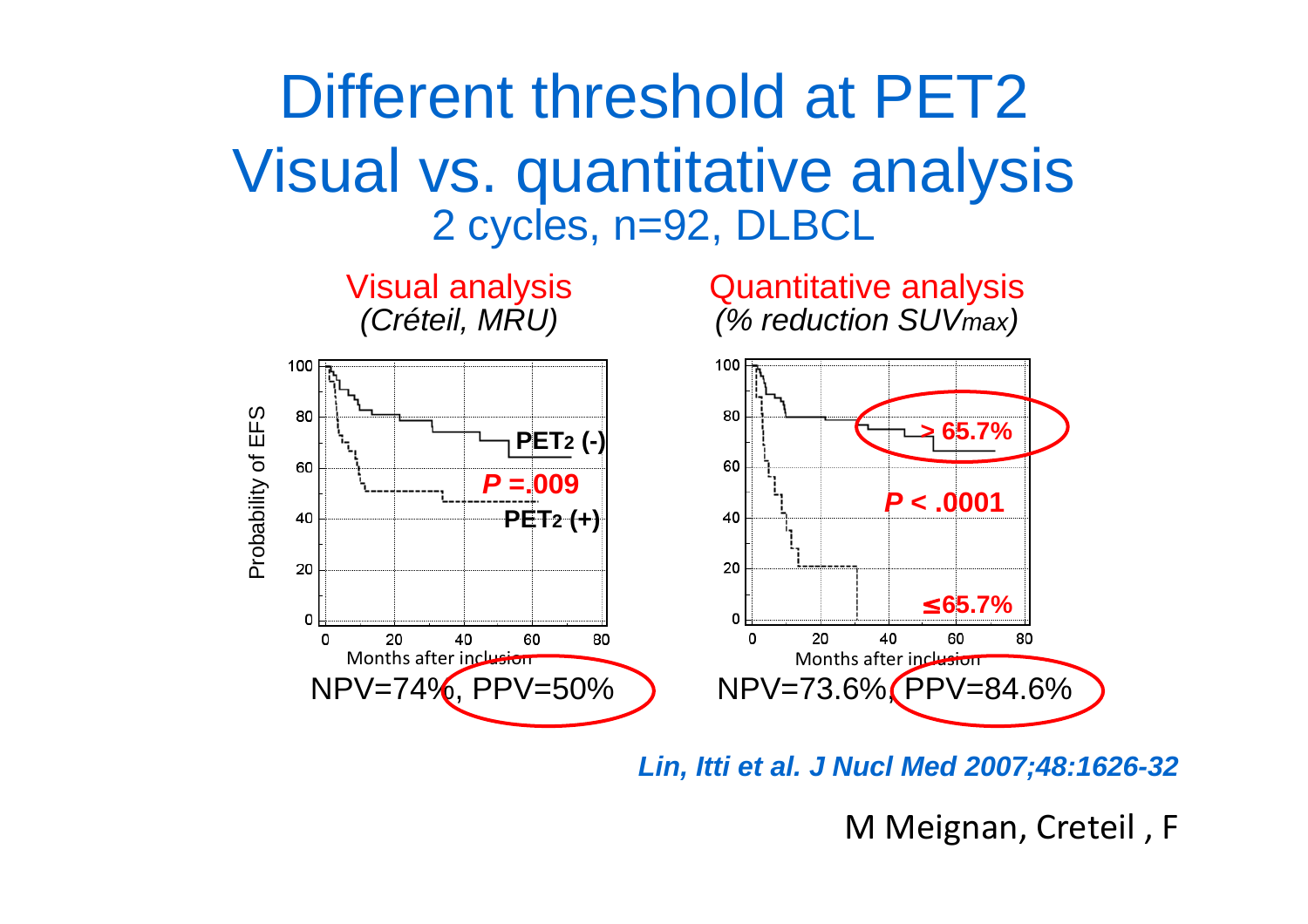# Discussion points:

 $\dots$  Methods to refine response assessment with PET

- -Use of delta SUV (? max, peak)
- -Assessment of metabolic tumour volume eg TLG
- -Combining with measures of initial tumour bulk
- Methods need proper validation and must be practical for widespread use with QC and tested in prospective studies

Comment (SB) : Initiatives such as EARL(EANM)

QIBA (RSNA) could make semi-quantitative analysisa real option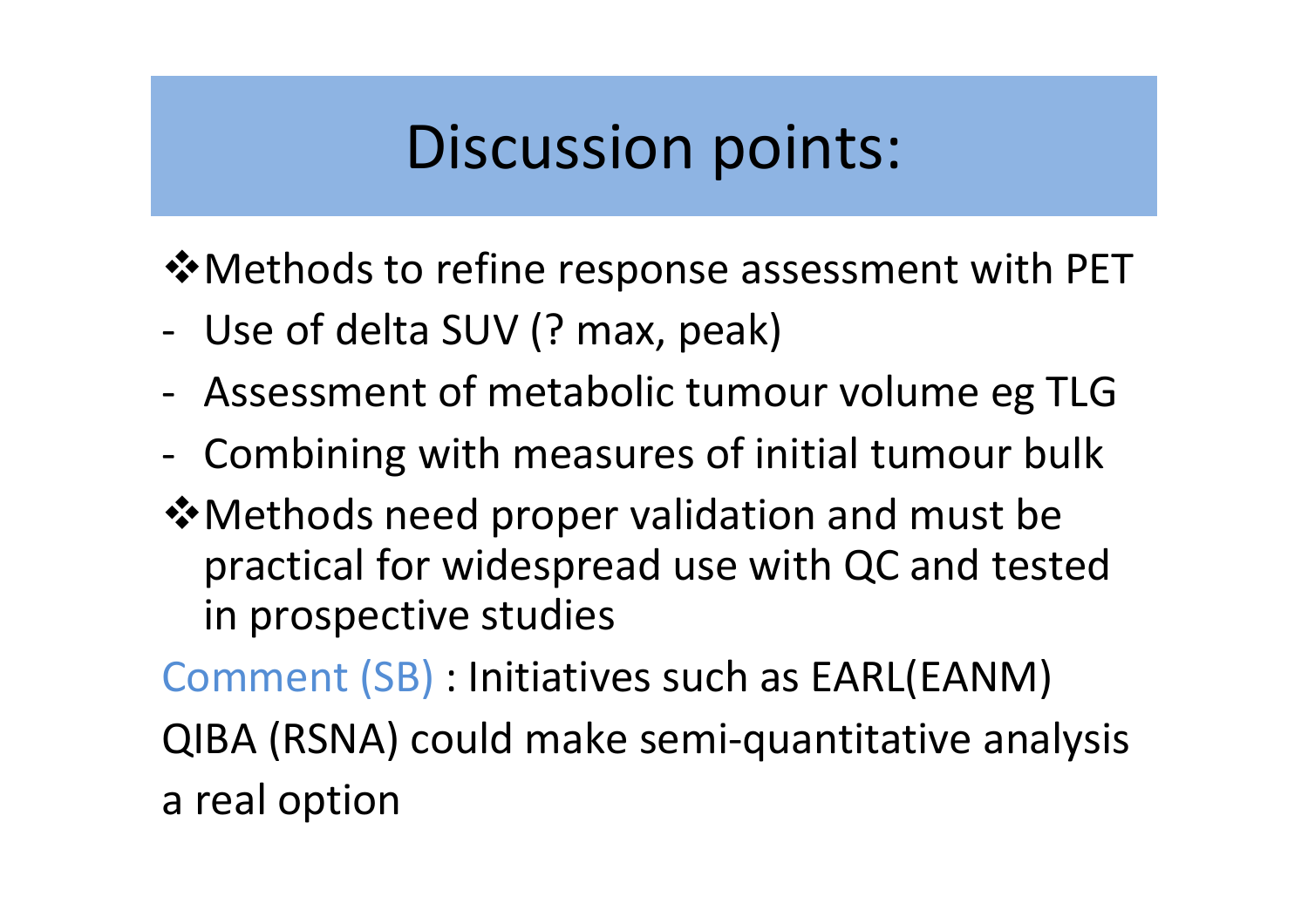# How to combine FDG PET and CT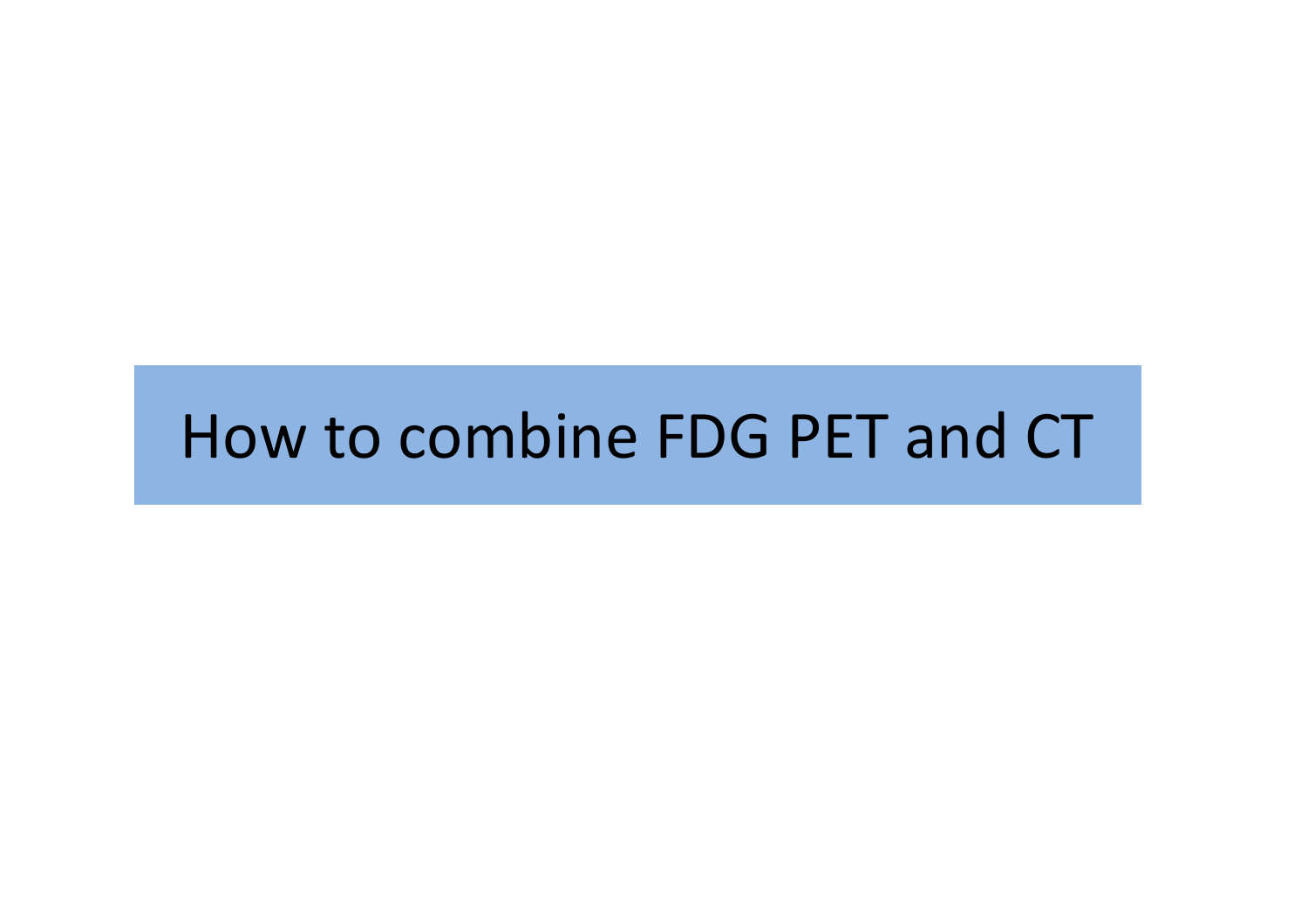## It is not either / or

Response evaluation with PET and CT are two very different surrogates for clinical benefit of the given treatment

How do we combine the metabolic and the structural response in the best way?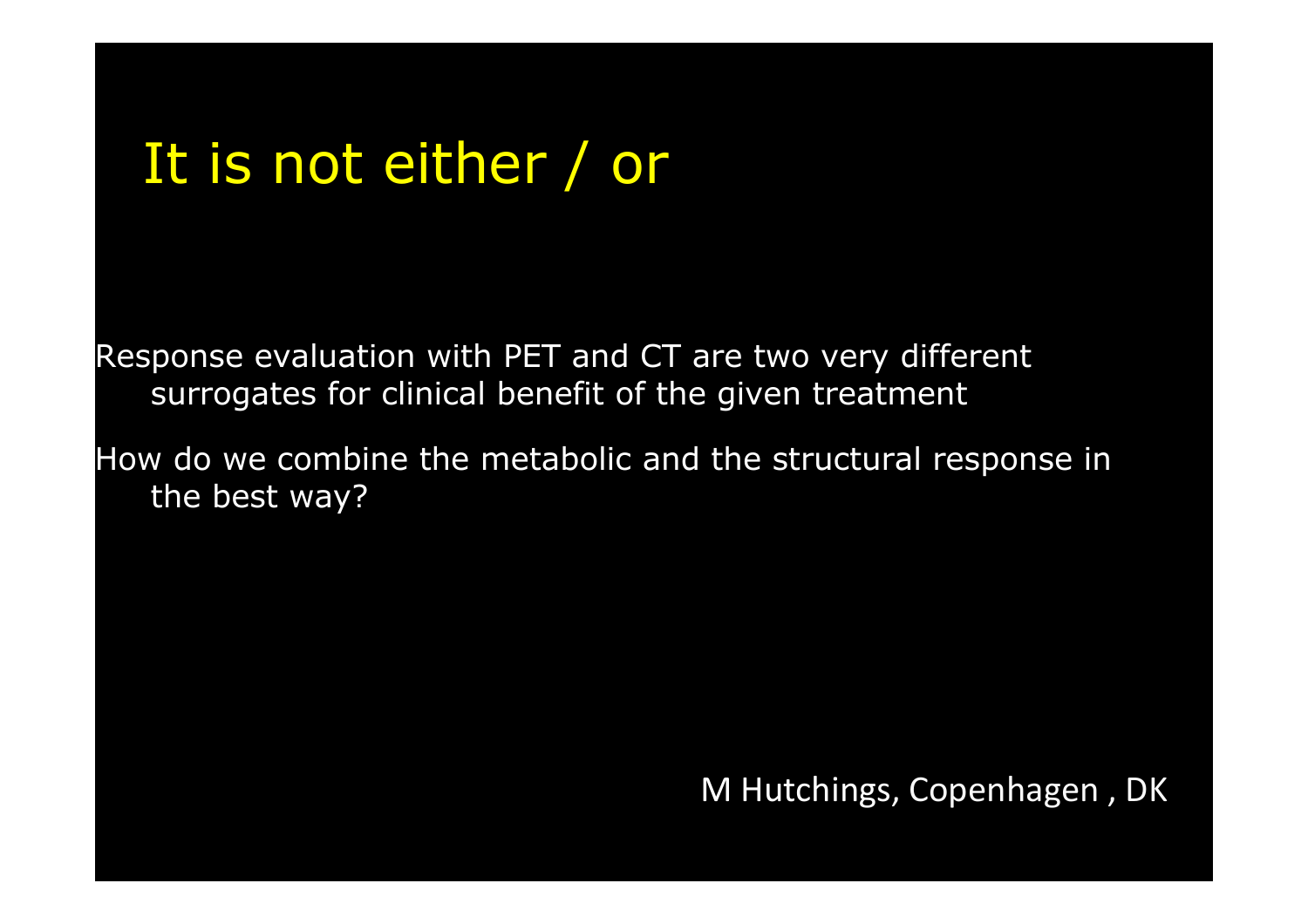

PFS when CT and PET combined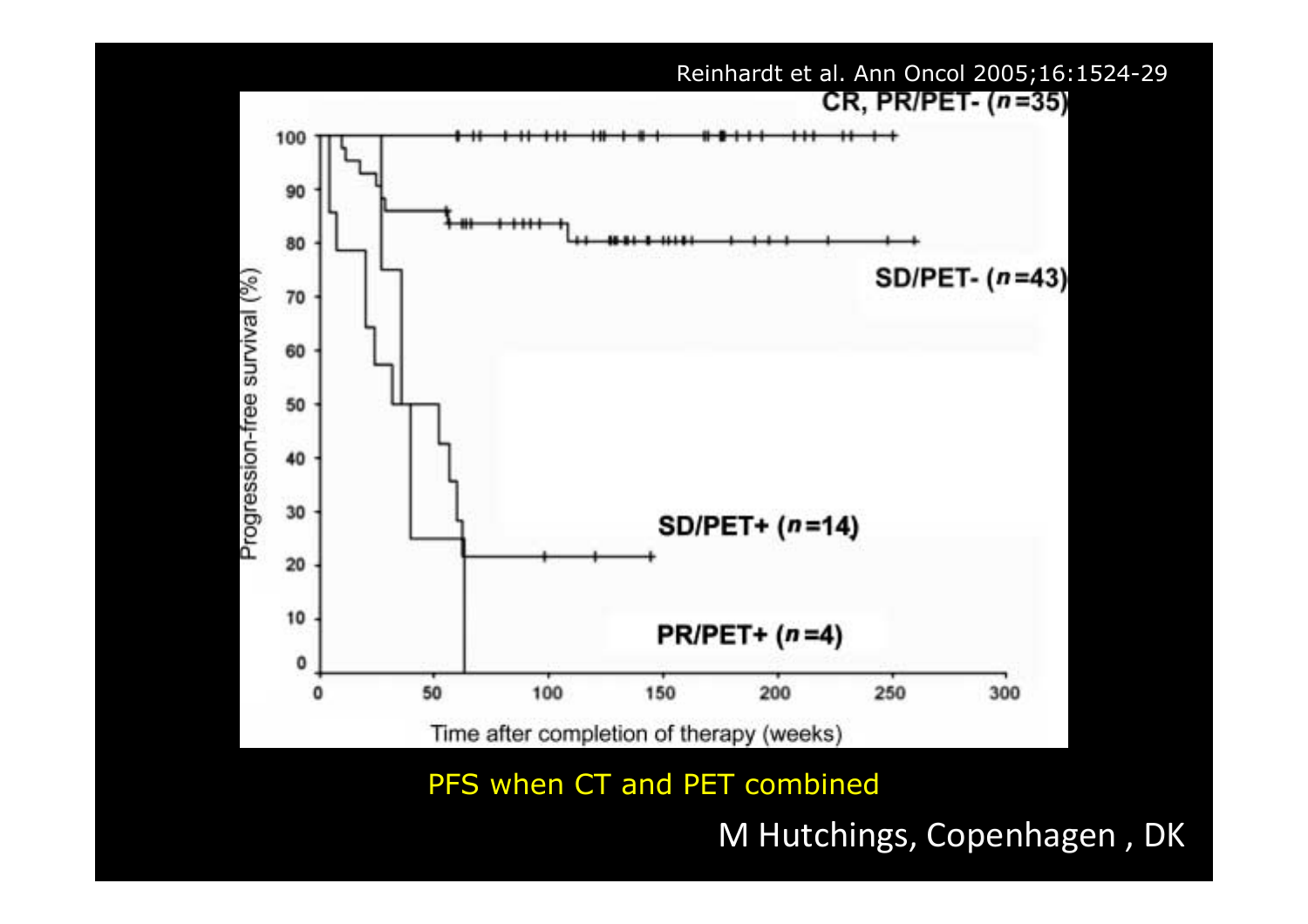### Overall conclusions

If high prognostic accuracy is the aim, PET/CT should be the method of choice for response assessment of aggressive lymphomas, both during and after treatment

The most powerful prognostic stratification is PET-based

CT response may further refine the prognostic stratification:

In PET-negative patients post-treatment (Reinhardt, Hutchings)In PET-positive DLBCL patients after 4 cycles (Dupuis) In early stage HL patients after 2 cycles (Kostakoglu)In PET-negative advanced stage HL patients after 2/4 cycles (Hutchings)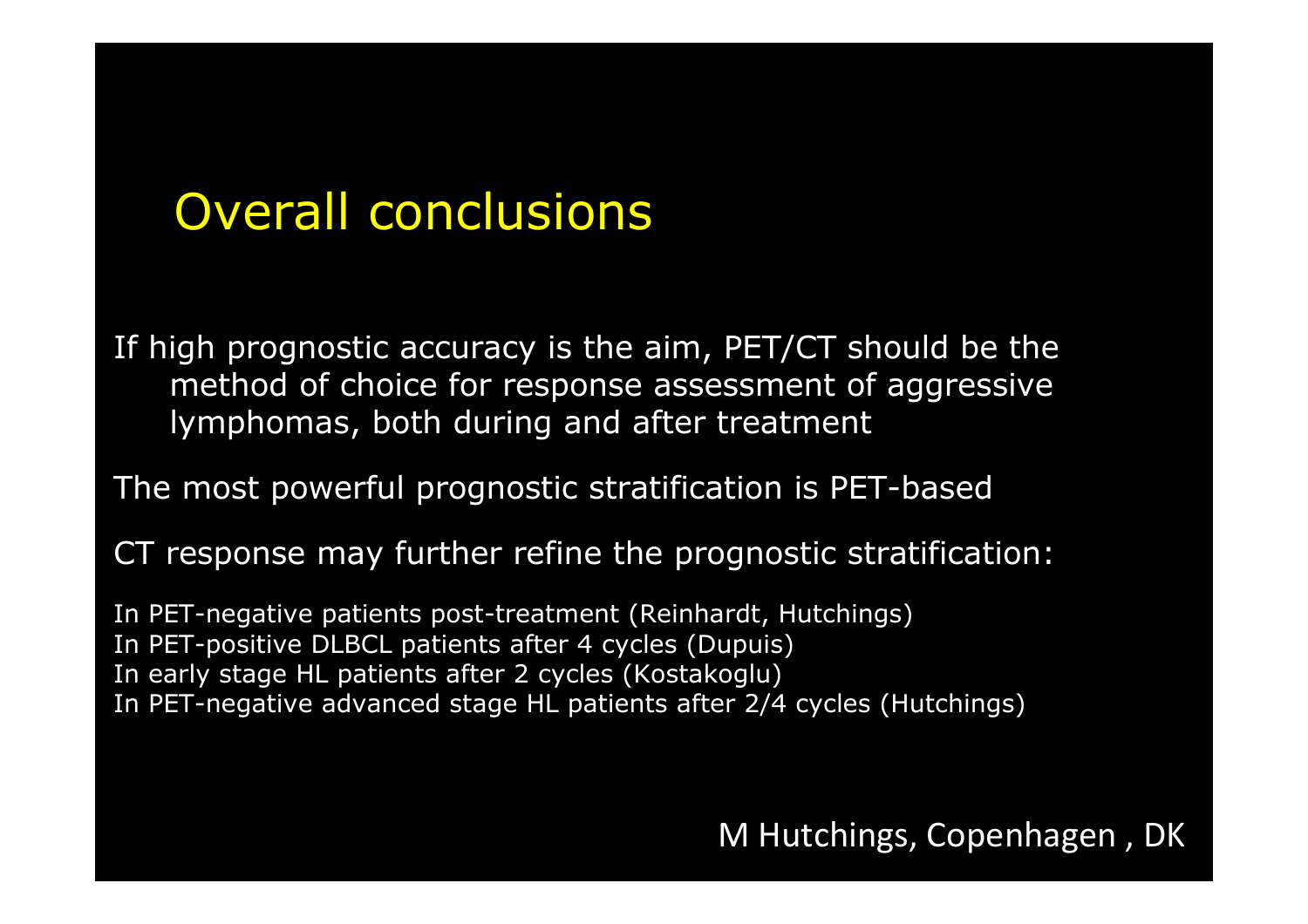# Discussion points

- $\dots$  iPET and end PET are better prognostic indicators than CT
- **V** CT can improve prognostication in addition to PET in PET +ve patients (in situations where PET may have lower PPV - DLBL, early HL) and PET -ve patients where PPV of PET is high (adv HL)
- $\triangle$ **Best way to combine information from CT and** PET still undetermined
- More studies needed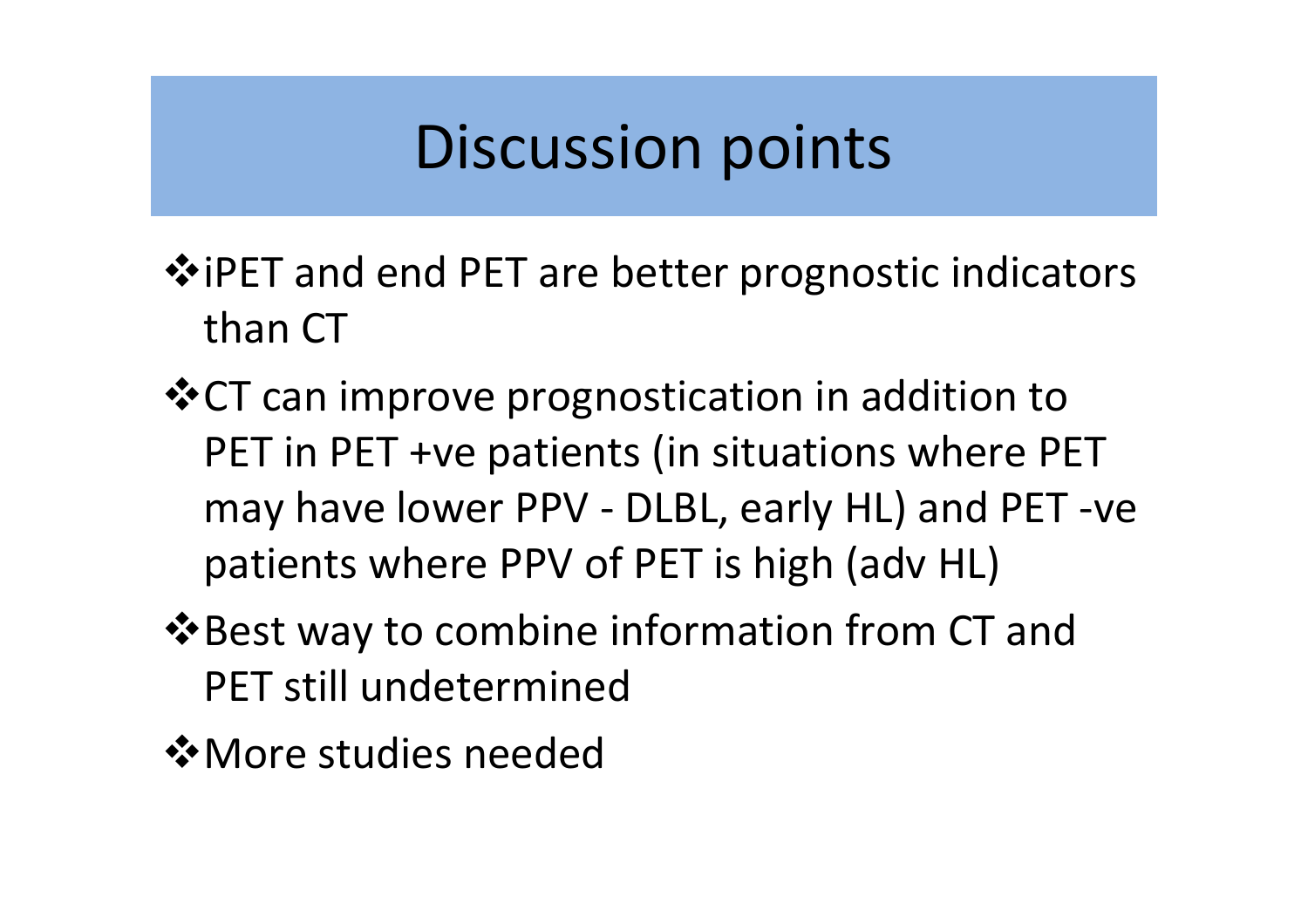# Role of surveillance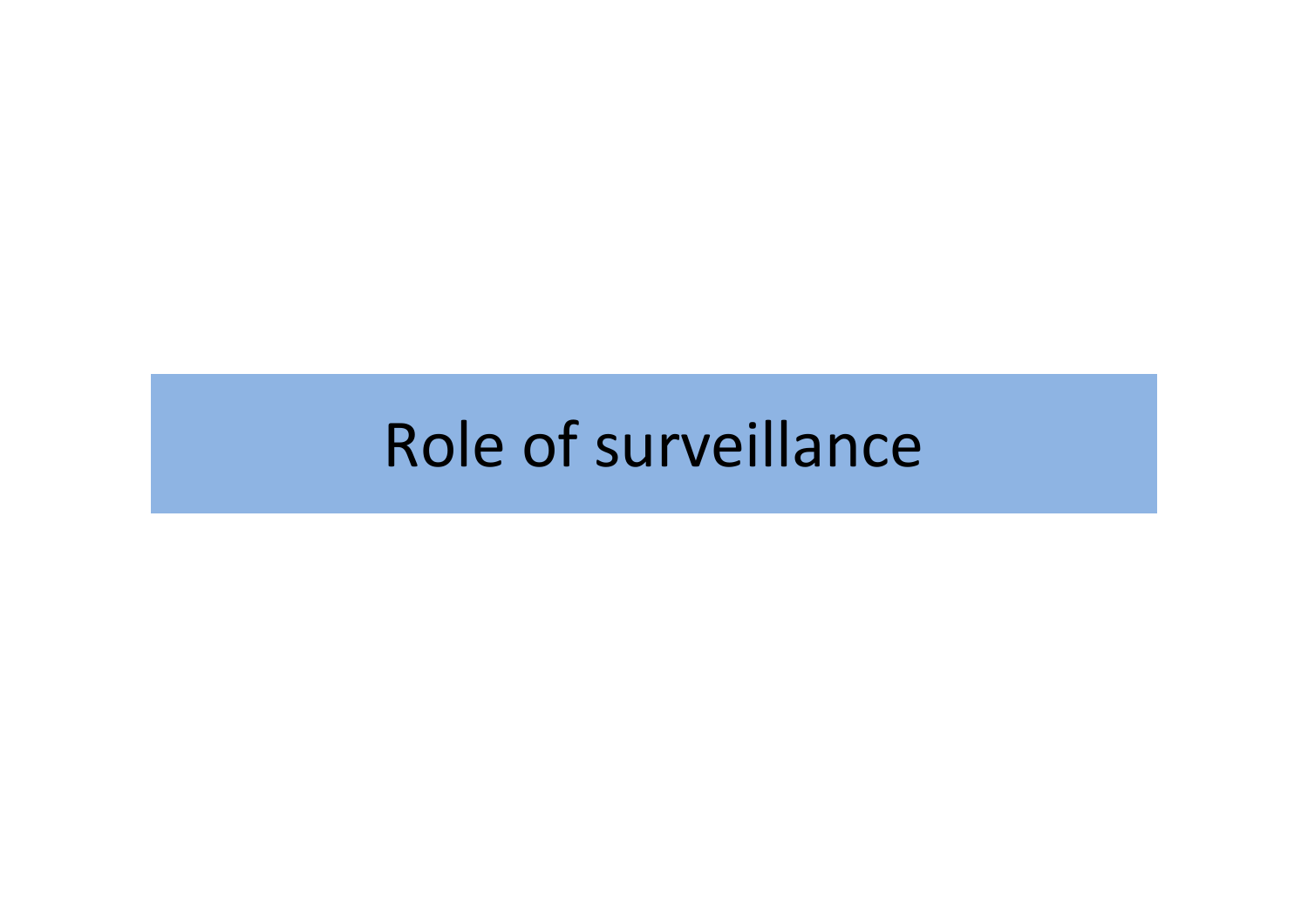## Accuracy For A Positive Routine Test :

Chances For Relapse  $= 1/68$ Sensitivity  $CT = 62\%$  \*  $Specificity CT$  = 92% $*$ 10%

 Calculated using data from Radford et al, UK\*average from 4 large series

J Armitage, Omaha, US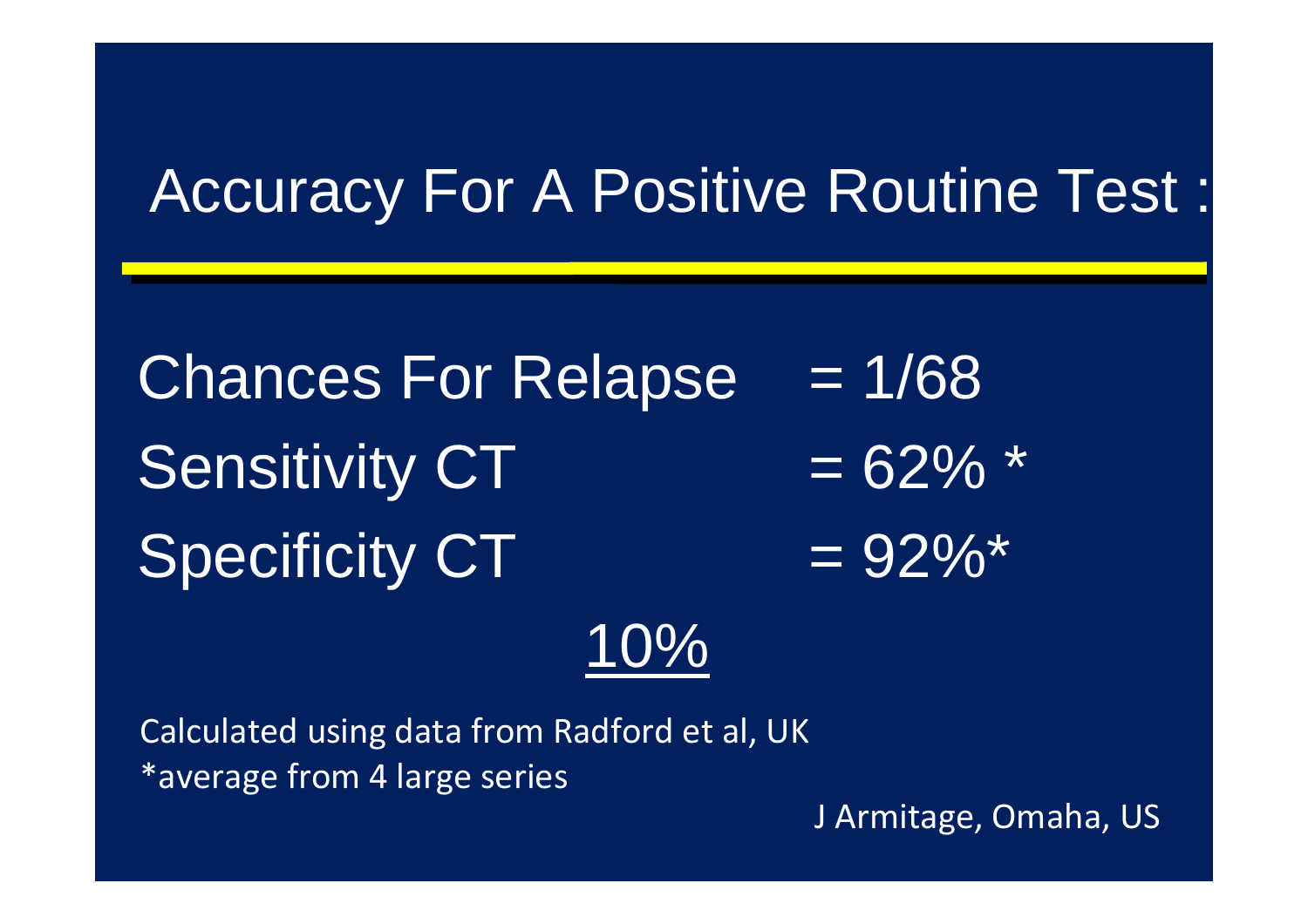# Surveillance PET/CT Scans (Denmark)

- $\bullet$ Patients – 53 classical HL, 2 NLPD
- •4 Relapses: 3 detected by PET/CT
- $\bullet$ 18 Positive PET/CT's
- $\bullet$ Positive Predictive Value = 19% Negative Predictive Value = 100%

J Armitage, Omaha, US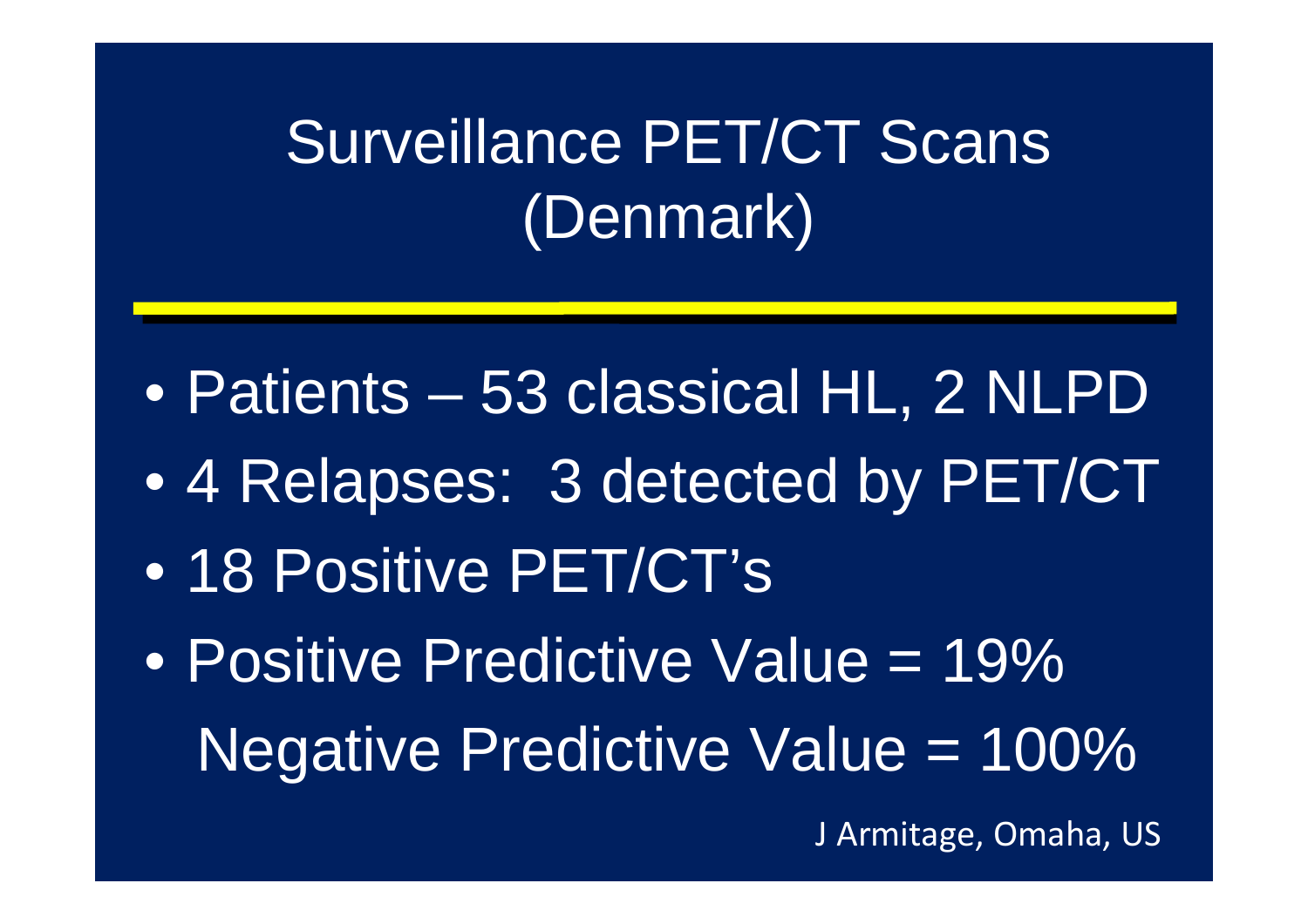### PET-CT Surveillance in HL

| Patient Characteristics (n=109)<br>$\cdot$ Median age 31 (18-71)<br>· 63% stage II; 28% stage<br>III/IV<br>· 39% bulky disease<br>· 62% unfavorable ESHL<br>• IPS: 38% IPS 2-3 ; 12% $\geq 4$<br>· 86% Rx with Stanford V<br>regimen | Results:<br>· Positive scans: n=25<br>· False positive scans: n=16 (64%)<br>- Median fu after false positive scan:<br>$14 \text{ mos}$<br>- 315 scans done to detect 9 relapses<br>- Actions prompted:<br>$\triangleright$ Short-interval repeat scan (n=8)<br>$\triangleright$ No change of surveillance plan (n=4)<br>$\triangleright$ Biopsy of suspicious area (n=3)<br>$\triangleright$ Colonoscopy (n=1) |
|--------------------------------------------------------------------------------------------------------------------------------------------------------------------------------------------------------------------------------------|----------------------------------------------------------------------------------------------------------------------------------------------------------------------------------------------------------------------------------------------------------------------------------------------------------------------------------------------------------------------------------------------------------------|
|--------------------------------------------------------------------------------------------------------------------------------------------------------------------------------------------------------------------------------------|----------------------------------------------------------------------------------------------------------------------------------------------------------------------------------------------------------------------------------------------------------------------------------------------------------------------------------------------------------------------------------------------------------------|

|                                   | <b>Positive</b> | <b>Interminate Negative</b> |     | <b>PPV</b> | <b>NPV</b> |
|-----------------------------------|-----------------|-----------------------------|-----|------------|------------|
| <b>Clinician Review of Report</b> | 25              | 26                          | N/A | 36%        | 100        |
| <b>Nuclear Medicine Review</b>    | 20              |                             | 26  | 45%        | <b>100</b> |

R Advani, Stanford, USA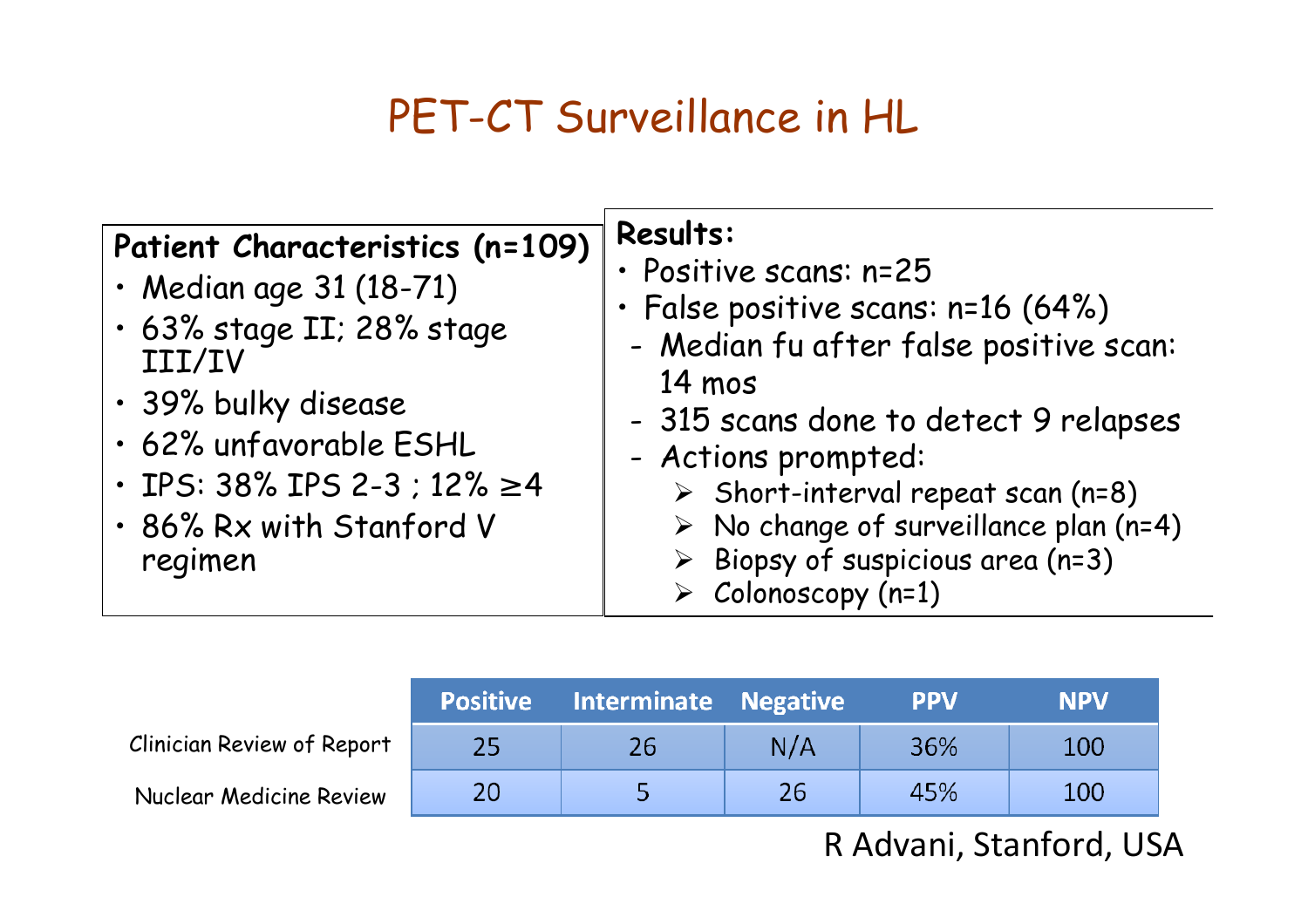'*For a routine scan at least 10 patients will have invasive procedures to diagnose one relapse. This may actually under estimate the risk of unnecessary procedures since most relapses will present with symptoms between visits. There is no proven impact on survival*'

(Armitage)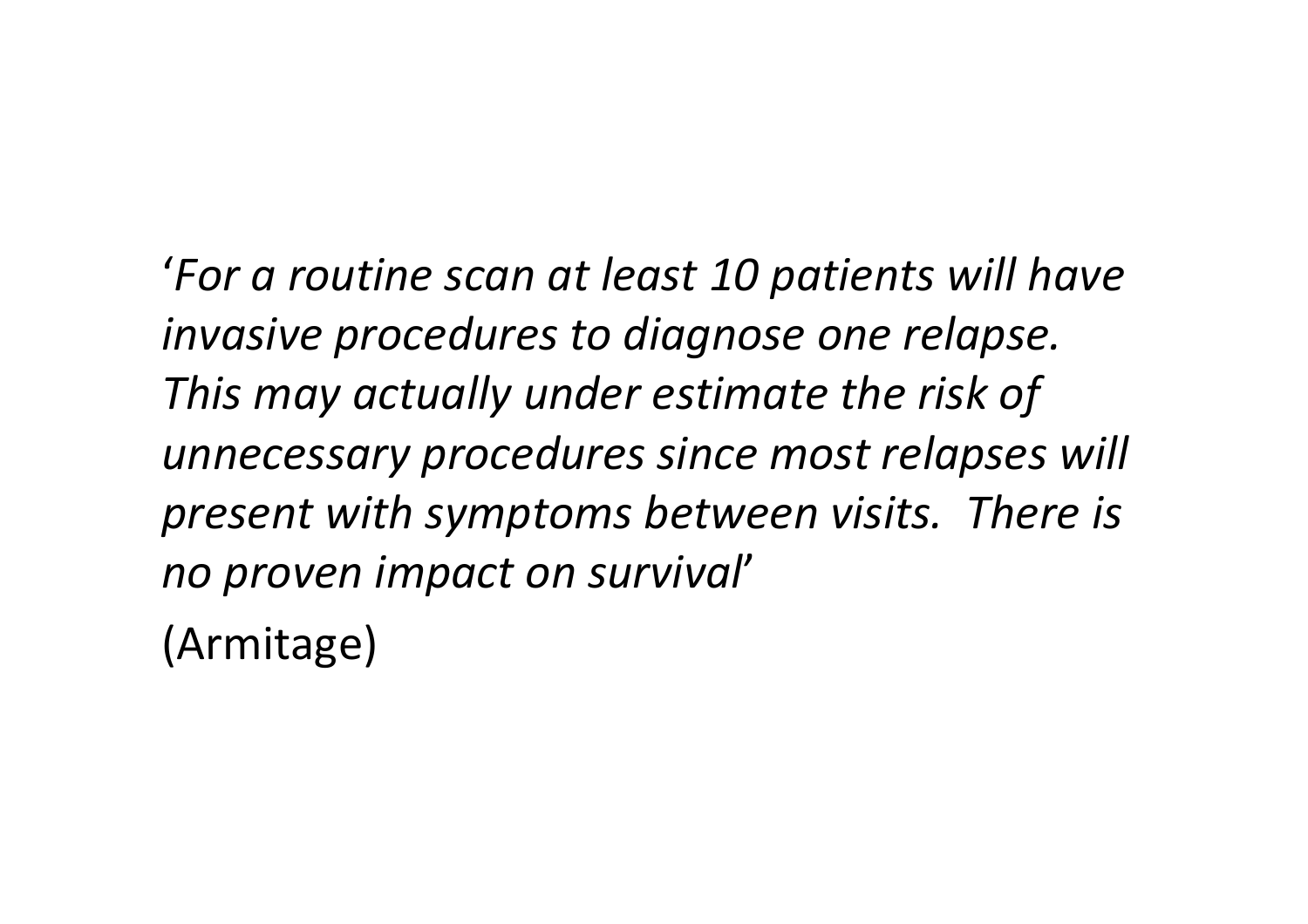# Discussion points

- $\dots$  In absence of symptoms, surveillance PET and CT scans not warranted, because low detection of relapse unnecessary tests , patient anxiety, extra radiation
- Discourage excessive use of FU scans (PET and CT) in clinical trials and clinical practice better use of clinically relevant endpoints
- ❖ Scans warranted only for clinical suspicion of relapse and possibly for patients at high risk of early relapse? worthy of trial.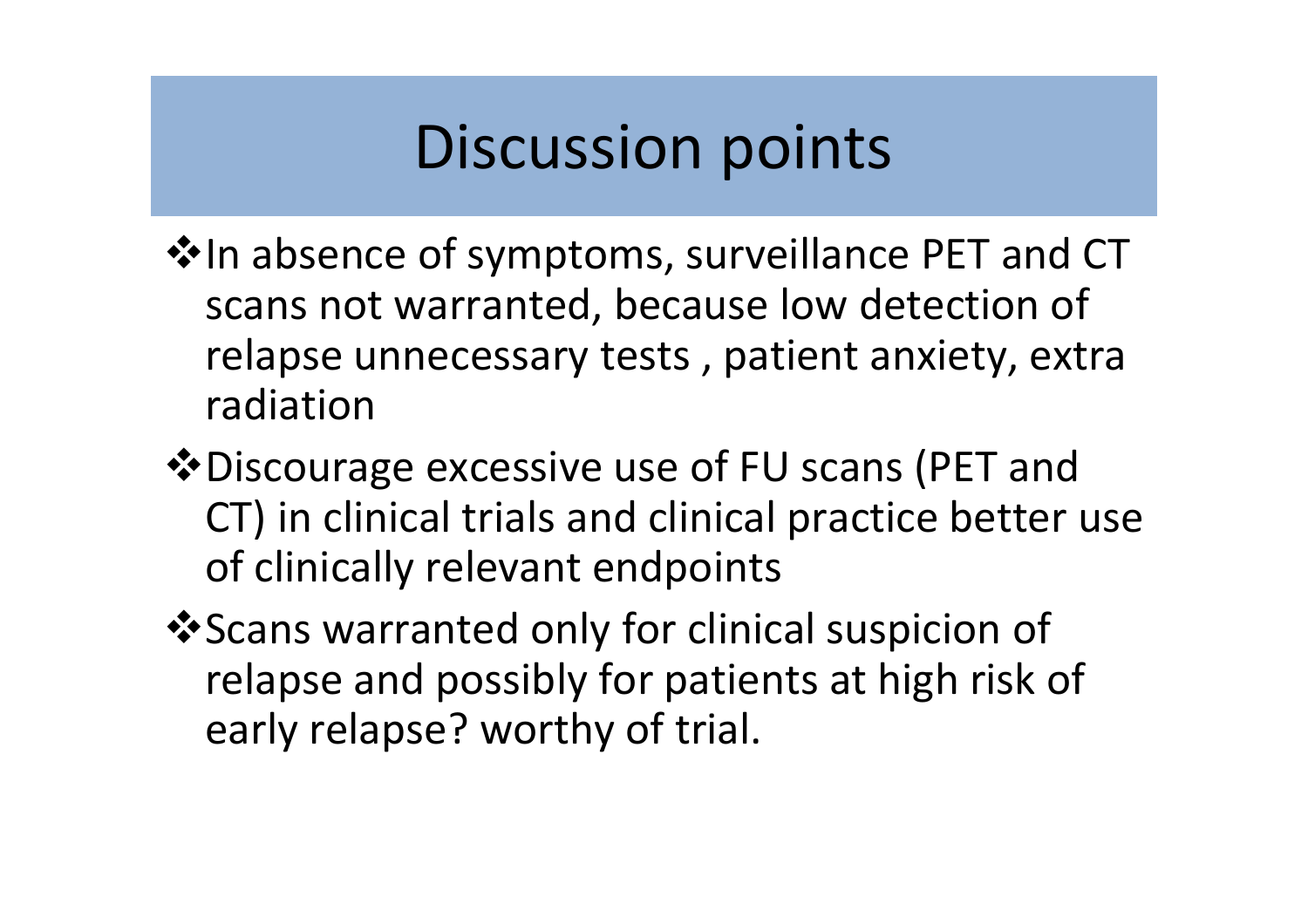# Conclusions

- 1. Interim PET has a place to monitor tx
- 2. Standardised methods for PET seen as strength
- 3. Reproducible methods for reporting
- 4. Lack of consensus how to combine PET and CT to measure response
- 5. Surveillance PET/CT not currently recommended for patients who achieve CR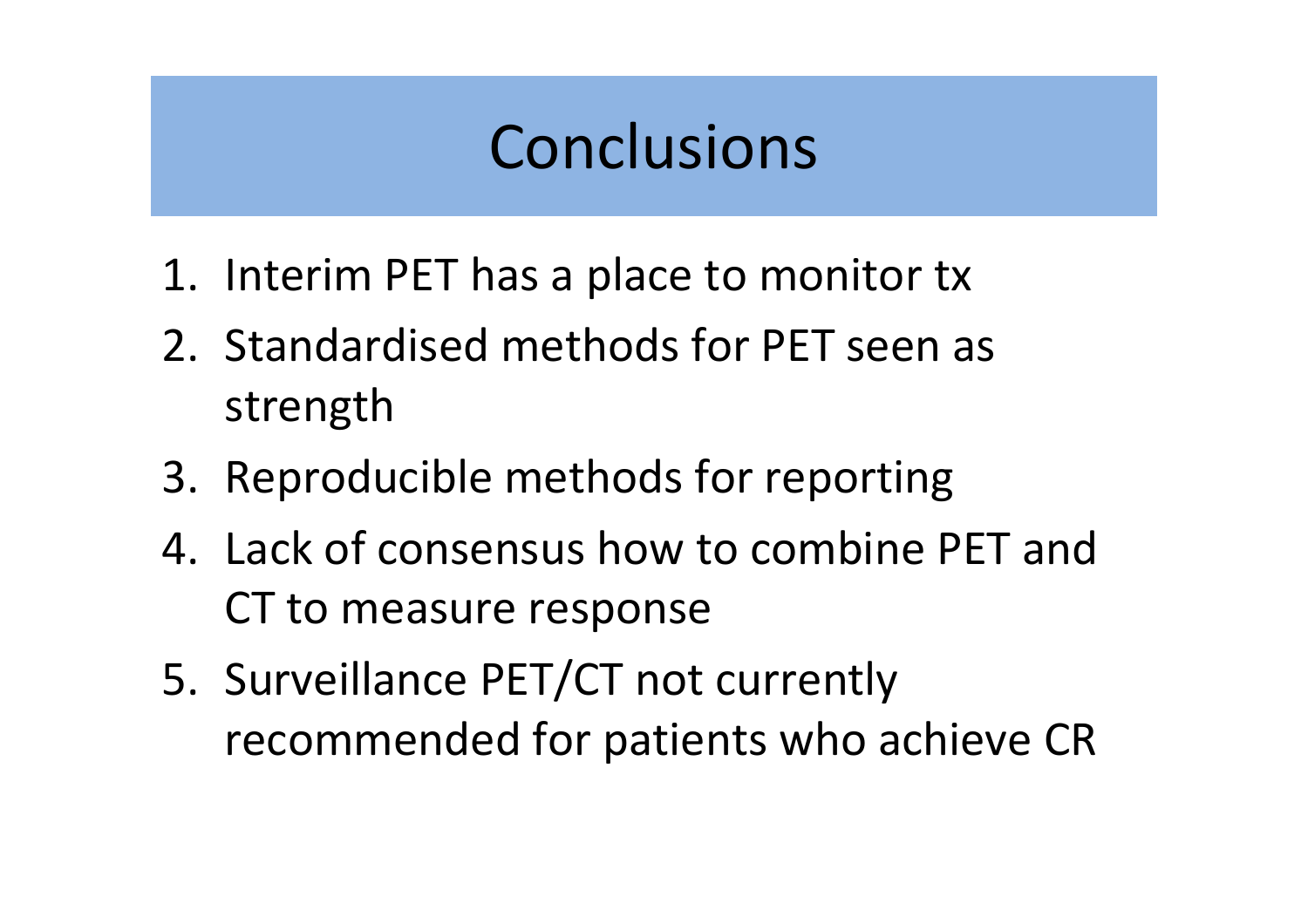# Further work

- Assess role of quantitative/volumetric analysis MUST be properly validated and widely applicable across all platforms
- Optimal way to combine PET and CT measures of response
- Whether (any) patients merit FU with CT and or PET after tx